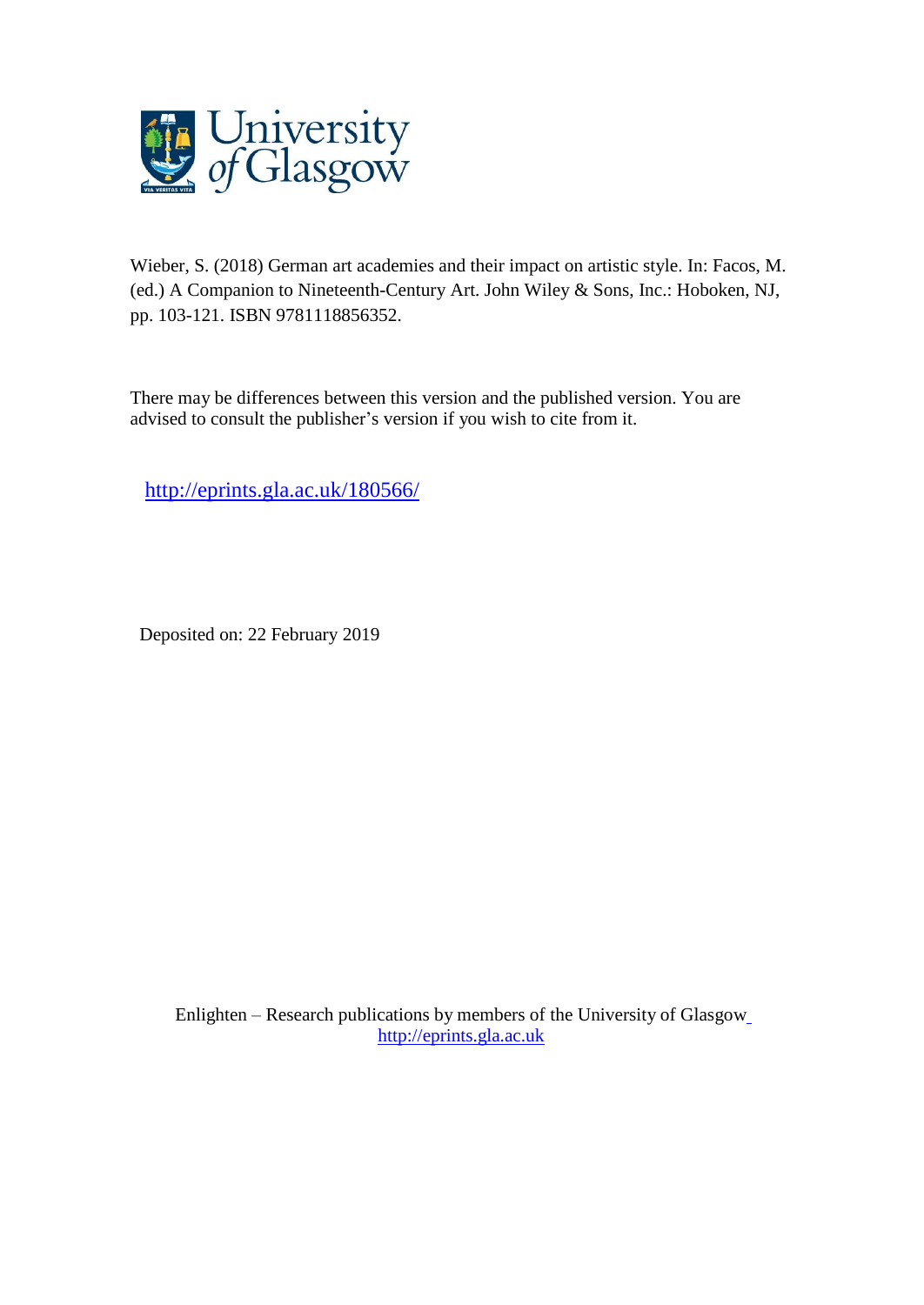# **German Art Academies and their Impact on Artistic Style Sabine Wieber**

#### **Introduction**

European art academies played an important role in the production and dissemination of nineteenth-century art. The academic model was based on the premise that 'good' art followed specific rules and could thus be taught through a rigorous curriculum. Education and training formed the core of the academy's rationale but the institution also organized regular exhibitions in the form of annual or biennial Salons. For much of the nineteenth century, Salons represented one of the few institutional sites for contemporary art. Academicians consequently set rigid stylistic standards against which contemporary art was judged and shaped public and private collecting practices. This essay examines the fascinating relationship between shifting academic pedagogies and stylistic developments such as naturalism and realism at particular historical junctures.

Although the German art world shared many features with Britain and France, it differed in one crucial aspect. Due to its complicated political make-up for much of the nineteenth century as a series of independent states rather than a unified nation state, Germany did not have a centralized academy that formalized standards in terms of education and taste like the École des Beaux Arts in Paris (established in 1648) or the Royal Academy in London (established in 1768). Instead, Germany housed a series of fine arts academies that were spread across major urban centers such as Düsseldorf, Berlin, Munich, and Karlsruhe. In the context of an important early exhibition of nineteenth-century German art at Yale University in 1970, art historian Kermit S. Champa struggled with this diffuseness of Germany's institutional art world as a frustrating detractor for its study:

> Germany had no central academy. Each major city had its own. […] In any given period in the nineteenth century one or another local academy would gain a reputation for its emphasis upon a certain aspect or type of painting. For a young artist, whether German or foreign, the prospect of being able to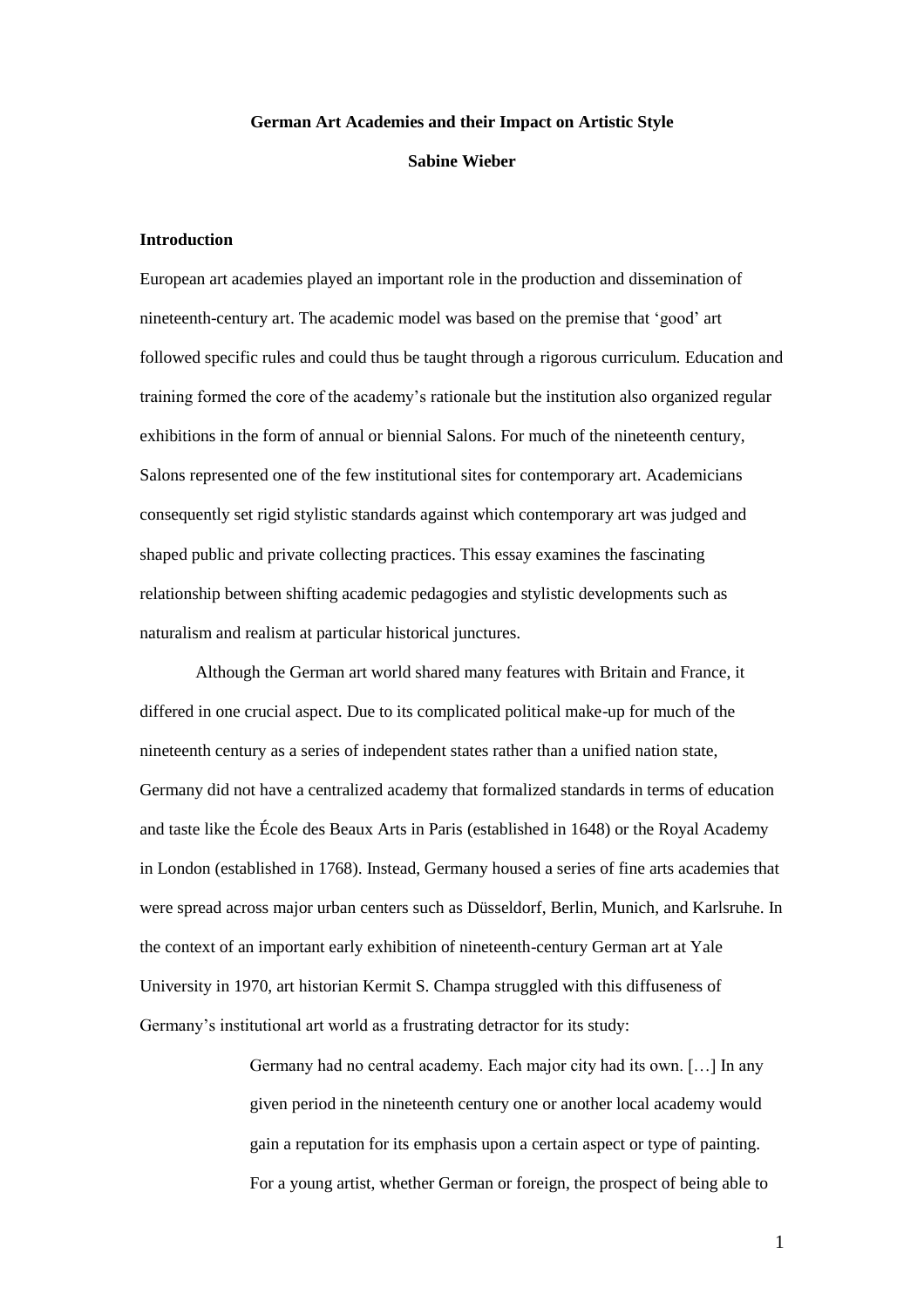choose his place of study on the basis of his knowledge of the particular values it emphasized must have seemed very attractive. […] Yet frustration was the most obvious historical result of the number and variety of academies in Germany. The situation had built into it a kind of aesthetic relativism, which undercut any possibility of continued artistic development. All artistic values seemed infinitely susceptible to change and to argument" (Champa, 11-12).

Champa's observations are interesting on a number of levels; particularly with regard to his thinly guised modernist stance that advocated a progressive trajectory of (modern) nineteenthcentury art that, in his view, would culminate in the historical avant-garde.<sup>1</sup> Contrary to Champa, this essay considers Germany's polycentric nineteenth-century art world as a particularly fruitful constellation for the study of stylistic developments. In this context, the artistic rivalries between Germany's three dominant academies (Düsseldorf, Munich, and Berlin) unveil the complex dynamics of German cultural politics. This essay therefore offers an institutional history of the stylistic developments in nineteenth-century German art told through the lens of the academy and the 'fashionability' of specific locations and teachers at particular moments in time.

## **Düsseldorf: Naturalism and Landscape Painting, 1826-1850**

Germany's first important nineteenth-century art academy emerged during the 1820s in Düsseldorf and produced a new generation of landscape and genre-scene painters with international profiles, known as the Düsseldorf School. The Düsseldorf Academy was founded as a drawing school by the history painter Wilhelm Lambert Krahe (1712-1790) in 1762 and became the Academy of Painters, Sculptors and Architecture of the Electorate of the Palatinate in 1773. Although Düsseldorf was only a small town on the river Rhine with no more than 30,000 inhabitants, it was home to a vibrant cultural community and nourished literature, theater, and the fine arts. Count Palatine Karl Theodor's (1724-1799) Düsseldorf Gallery, for example, represented one of Europe's first picture galleries housed outside a sovereign's palace and showcased his outstanding old masters. This collection was transferred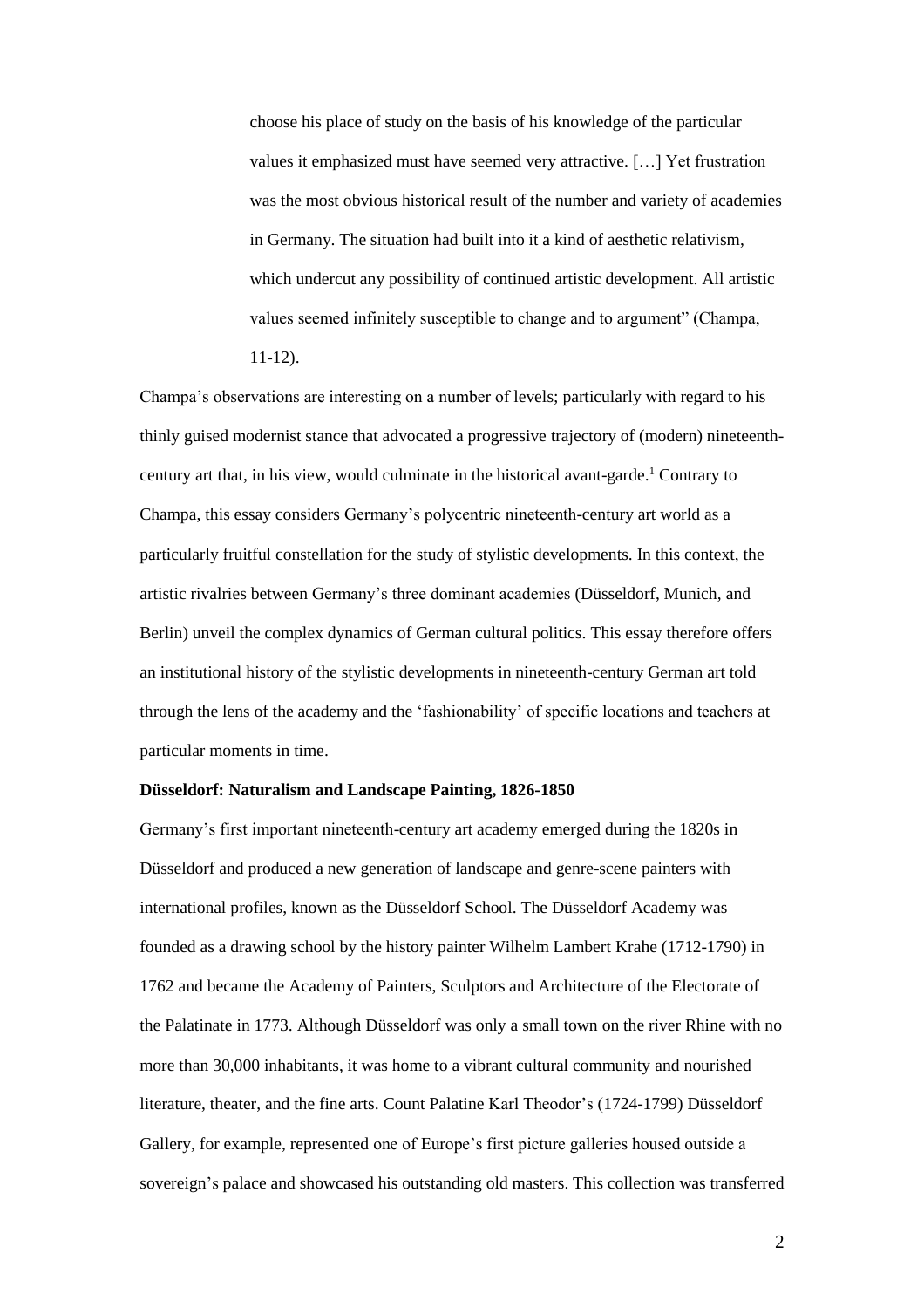to Munich by inheritance in 1805 where it became the core of Ludwig I's famous Alte Pinakothek museum (Gaehtgens and Marchesano).

After the Napoleonic Wars (1799-1815), the Rhineland became part of Prussia and the Düsseldorf Academy fell under Berlin's legislation, a city over 300 kilometers (186 miles) east of the Rhine. Teaching recommenced in 1819 and the prominent Nazarene painter Peter von Cornelius (1783-1867) was appointed as the now Royal Prussian Art Academy's (Königlich Preussische Kunstakademie) first director in 1821. <sup>2</sup> Cornelius was born in Düsseldorf and trained at the city's old academy, but settled in Munich after his return from Rome in 1819. When Düsseldorf offered him the directorship, he was at the height of his artistic fame and had secured a number of prestigious public and private commissions in the Bavarian capital, such as the large fresco cycle for King Ludwig I's eminent museum of Greek and Roman sculptures, the Glyptothek, which was designed by Germany's 'star architect' of the day Leo von Klenze (1784-1864). Cornelius never properly settled in Düsseldorf and divided his time between Munich and the Rhineland. It was a well-known fact that he had no particular interest in teaching and often employed his students as cheap laborers on his fresco schemes. Although Cornelius's tenure in Düsseldorf was short – he gladly accepted the Munich Academy's directorship in 1825 – his fame infused the Academy with prestige and recognition.

Cornelius passed the baton to his fellow Nazarene brother Friedrich Wilhelm von Schadow (1789-1862), who had been teaching at the Berlin Academy as well as running a highly successful studio in the Prussian capital. Schadow started his directorship at the Düsseldorf Academy in January 1826 and his appointment heralded an era of pedagogic innovation and artistic inspiration until he was forced to retire due to ill health in 1859. Some of Schadow's most promising Berlin students such as Carl Friedrich Lessing (1808-1880), Theodor Hildebrandt (1804-1874), Carl Friedrich Sohn (1805-1867), Eduard Bendemann (1811-1889), and Christian Köhler (1809-1861) followed him to the Rhineland and soon formed the core of the Düsseldorf School. Although Schadow had been a Nazarene, he privileged portraiture and religious painting over their more favored fresco cycles. In part,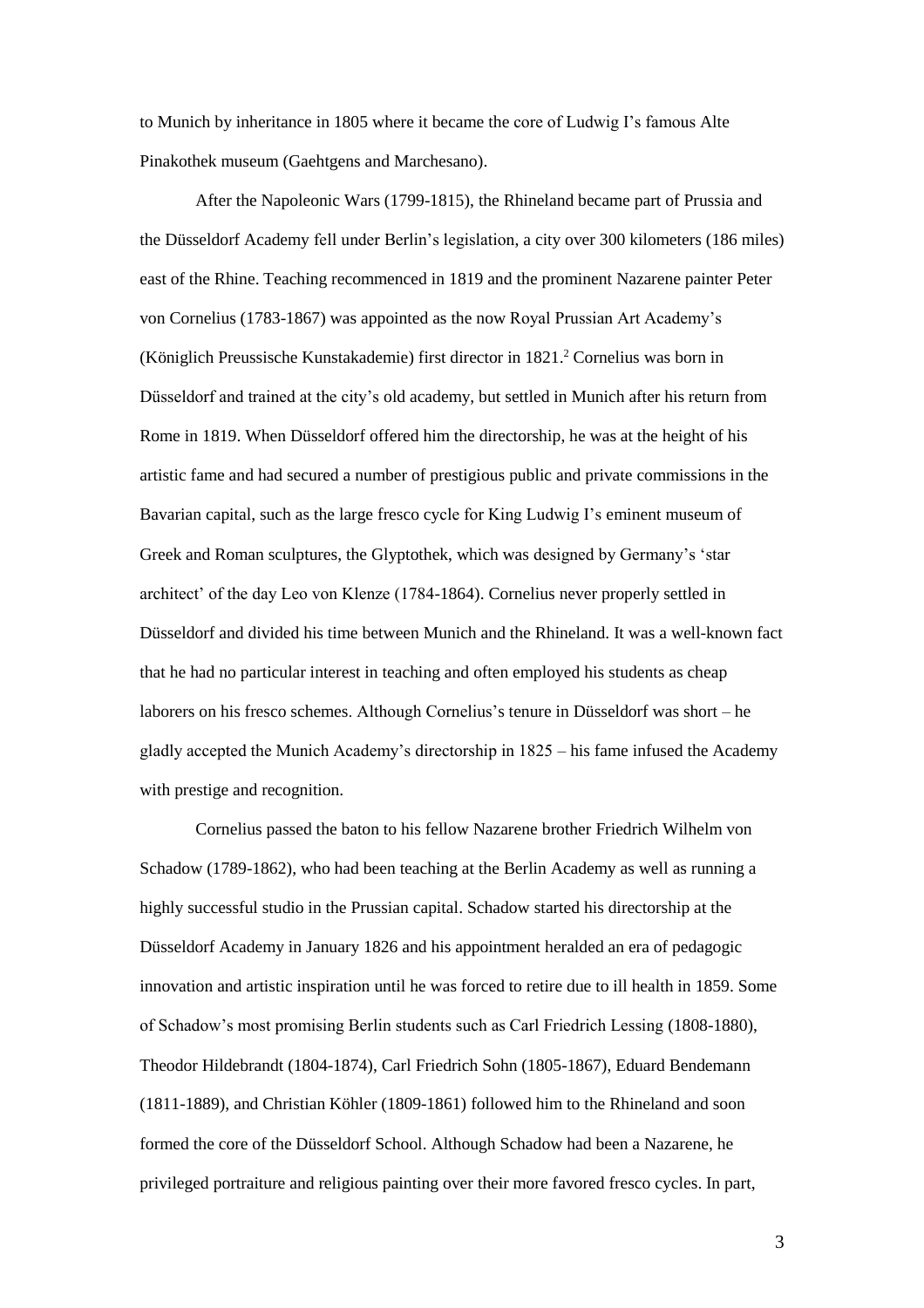Schadow recognized that Germany could not generate sufficient public commissions to support all of the Nazarenes's artistic careers. These economic considerations partially informed Schadow's vision for the Düsseldorf Academy as he changed its curriculum from Cornelius's idealist vision anchored in fresco painting into a more flexible and market driven focus on easel paintings (genre scenes, local landscapes, and portraiture) for which the Düsseldorf School eventually earned its international reputation. Schadow of course did not entirely escape his Nazarene background - as well as the academy's hierarchical structures and still valued history painting above all else. But he was certainly a more pragmatic director than his predecessor.

Two years into his directorship, Schadow published an important essay conveying his 'thoughts on the appropriate education of a painter' (*Meine Gedanken über eine folgerichtige Aussbildung des Malers*, 1828). This document reveals Schadow's progressive pedagogy, which he soon implemented through a series of reforms at the Düsseldorf Academy. Students undertook a methodical three-step curriculum that began with preparatory studies and culminated in master classes directly supervised by academy professors for the most talented students. Upon successful completion, members of this elite group (the so-called Eleven) were given in-house studios, where they could work and serve as paragons for the incoming cohort of students.

Schadow's reforms proved so successful that they were soon adopted by art academies across Germany and underpinned academic training well into the twentieth century. His curriculum created a friendly but competitive environment and once students progressed to the level of master classes, Schadow became a *pater familias* of sorts: he invited students to social gatherings at his home, they went on excursions together, and they regularly discussed artistic practice. In many ways, Schadow implemented the Nazarenes's vision of an artistic brotherhood intended to nourish its members rather than enforcing stiff institutional hierarchies. But Schadow's pedagogy also had its critics who felt that Schadow's artistic vision left no room for any kind of critical intervention. The painter Müller von Königswinter, for example, complained in relation to the Düsseldorf Academy that "the ripe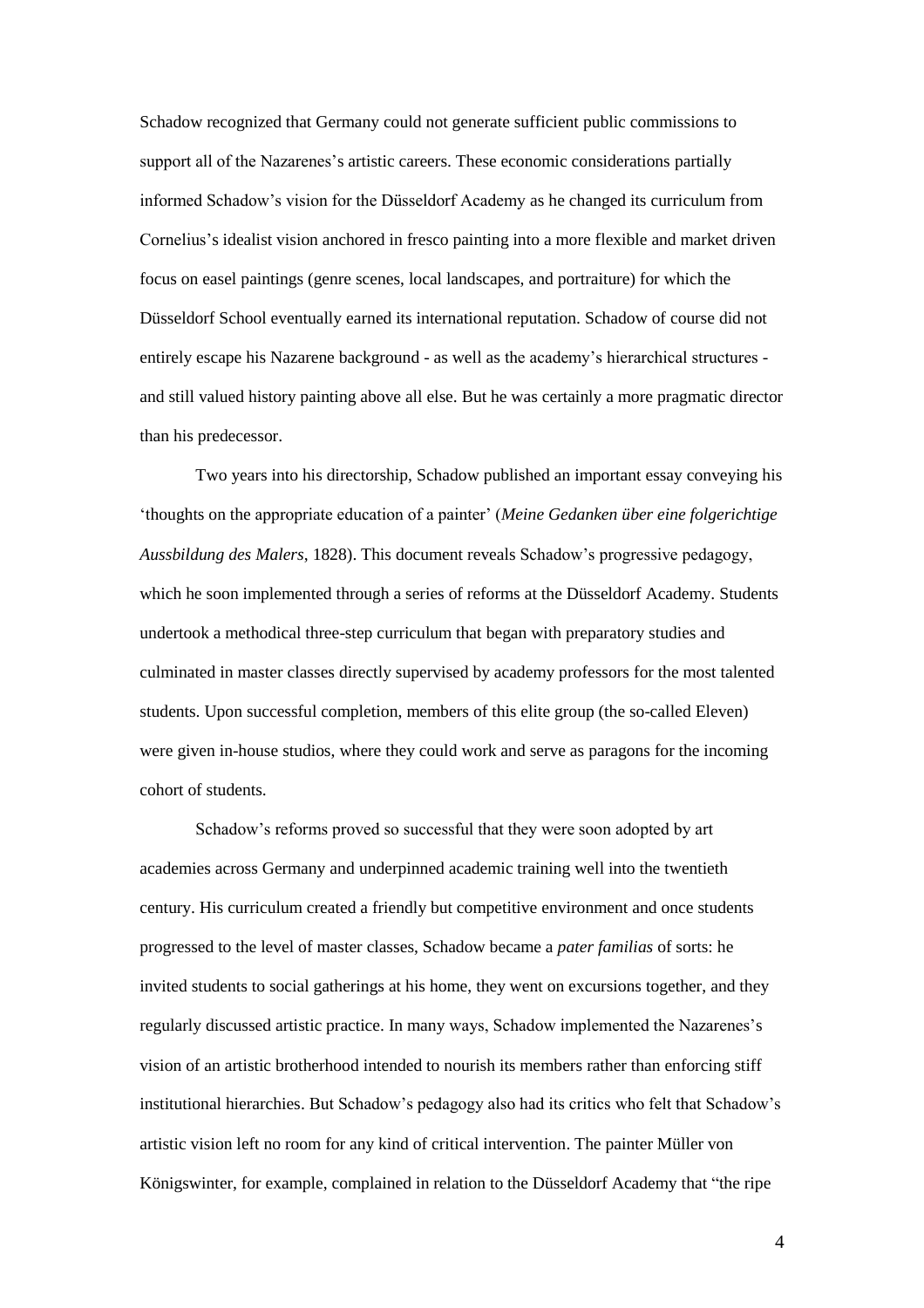fruit usually detaches from the tree, but in this case, everything remains affixed to the branch!" (Baumgärtel, 28).

Schadow's concerted efforts soon met with success, and art critics praised Düsseldorf's submissions to the 1828 Academy Exhibition in Berlin (Börsch-Supan). By the 1830s, the Düsseldorf Academy constituted Germany's premier teaching institutions and was described by the dramatist Karl Leberecht Immermann in 1833 as follows:

> "How surprised I am that this school […] managed to forge such a great reputation across all of Germany in the short timespan of six years that many young people who were studying under other masters [elsewhere] left them to come to Düsseldorf; so that the halls can no longer accommodate the dailygrowing number of students" (Baumgärtel, 30).

Schadow's new curriculum produced outstanding students across a range of academic genres – from still life to history painting. It also attracted new talent to the Düsseldorf Academy's faculty, such as the landscape painter Johann Wilhelm Schirmer (1807-1863) who arrived in 1829. Schirmer liberated German landscape painting from primarily serving as a setting for historical, mythological, or religious scenes and achieving respect as an independent category of painting. He was a passionate advocate of the direct and detailed study of nature as it appeared to its observer at different times of the day, under varying weather conditions and during changing seasons. Always open to new ideas and approaches, Schirmer employed the new medium of photography ('invented' in 1839) to aid his efforts. This comes as no surprise considering that the Rhineland was home to some of Germany's earliest photography studios such as the Fotoatelier Wilhelm Severin, which was founded in Düsseldorf in 1844. In many ways, Schirmer was an early advocate of plein-air painting (outdoor painting, Freilichtmalerei), but contrary to the later Impressionists, most closely associated with this mode of representation, Schirmer had no interest in the unmediated presentation of his observations. While we might think of his atmospheric nature sketches as beautiful artworks, Schirmer considered them as mere means to an end. These studies were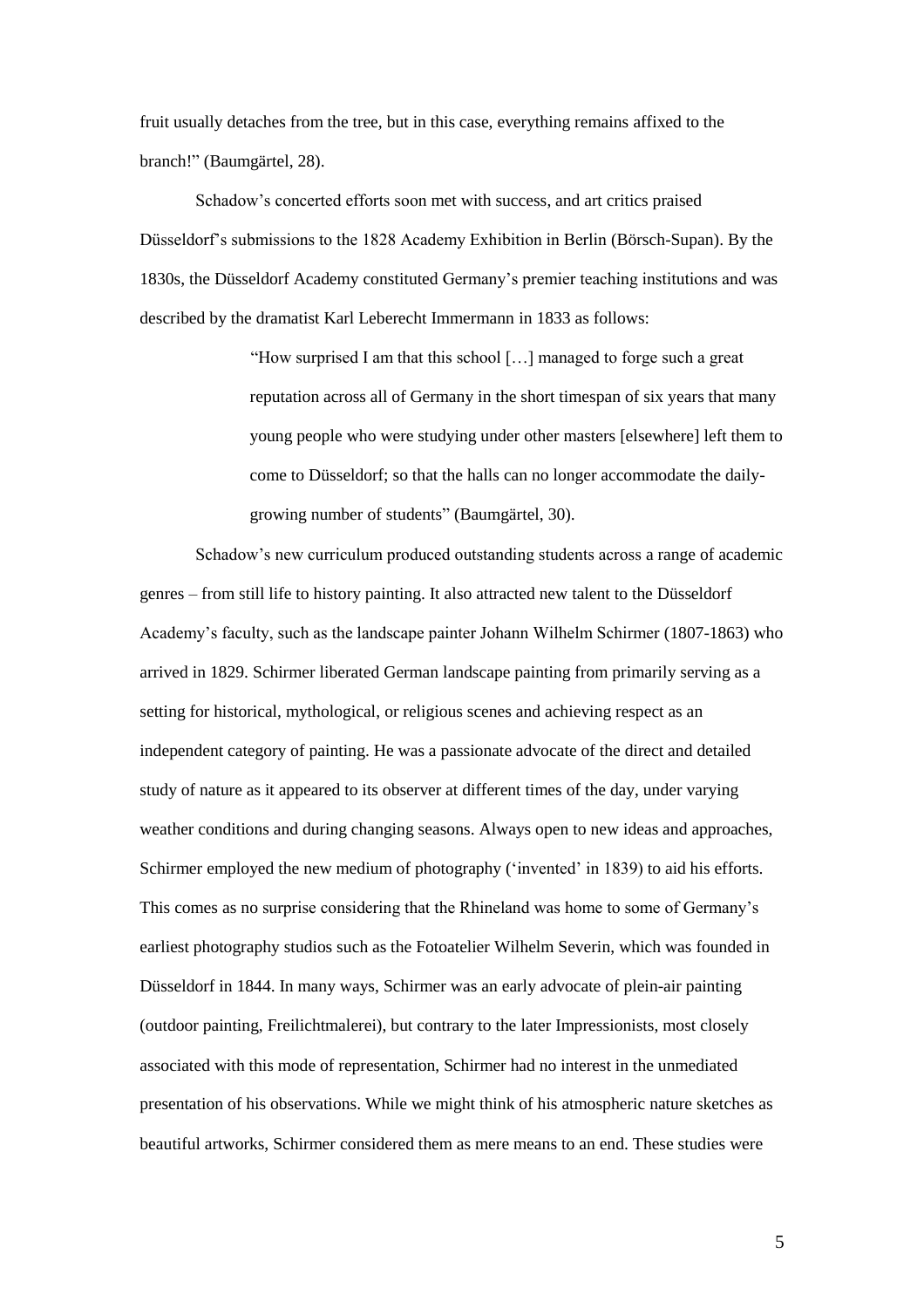intended to hone his skills as a studio-landscape painter and often did not even serve as preparatory sketches for specific paintings.

During the 1830s and 1840s the Düsseldorf School became best known for landscape and, to a lesser degree, genre painting. Schirmer, Schadow and their circle of students embraced a new type of landscape painting that gradually shifted away from well-tested classical formulae and presented specific topographies at particular moments in time based on direct and accurate observation. This type of landscape painting falls within the art historical category of naturalism because of its makers's commitment to a faithful depiction of carefully chosen, although not staged, natural phenomena. The Düsseldorf School broke with German Romanticism practitioners such as Caspar David Friedrich (1774-1840) and Philipp Otto Runge (1777-1810) who endowed their topographically identifiable landscape paintings with an all-encompassing religiosity and spirituality. In Friedrich's famous *Tetschen Altarpiece* (1808; Galerie Neue Meister, Dresden), for example, nature first and foremost served as a physical conduit of the divine.

The Düsseldorf School drew on Romanticism's painterly strategies of creating drama through light effects, color variations, and perspective, but its landscapes were primarily secular and tapped into more mundane emotions such as nostalgia or sentimentality. Lessing's painting *Gorge with Ruin* (1830) serves as an early example of the Düsseldorf School's hugely successful lyrical landscape paintings  $(Fig. X-1)$ . Lessing loosely based his painting on a novel by the Scottish Romantic poet Sir Walter Scott (1771-1832) and offered his viewers a seemingly 'generic' Neo-Gothic fantasy. Upon closer inspection, however, Lessing's painting includes topographic details such as the distinguished mountain peaks in the background and their jagged rocks, scarce vegetation, and a castle ruin that was typical of the Rhine River valley. Lessing no doubt observed the Rhine valley's characteristic features during his many sketching excursions in the area. While scrutinizing each topographical detail, he never lost sight of the organic whole, which he infused with a sense of drama.

Lessing successfully exhibited a very similar painting called *Castle on the Rock* two years prior at the 1828 Berlin Academy Exhibition where it was a huge critical success and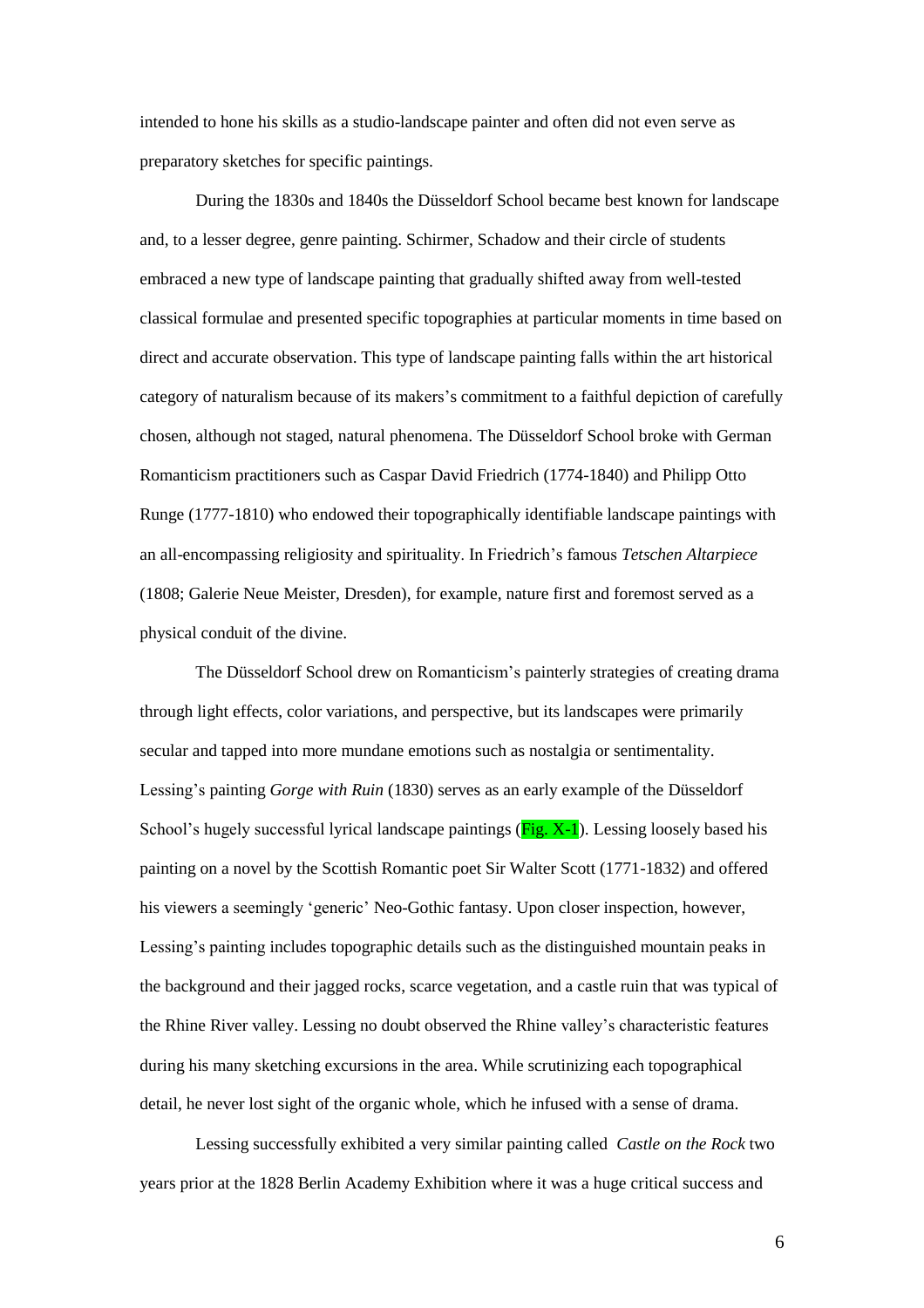subsequently entered the collection of the Berlin banker Joachim Heinrich Wilhelm Wagener. Wagener is a critical figure in German art history because his extensive art collection formed the nucleus of the Alte Nationalgalerie (Old National Gallery). But Wagener is also relevant to a discussion of the Düsseldorf School because he represented the kind of upper-middle class, educated and moneyed patron who advanced an emerging art market dependent on portable easel paintings. Members of this increasingly self-conscious social stratum developed a clear taste for landscapes, genre scenes, and portraiture to hang in their salons and domestic interiors. Easel paintings produced for this largely private market supported generations of nineteenth-century artists and ultimately generated a dealer- and auction house system that drives the art market to the present day.

The Düsseldorf School's reputation thrived throughout the 1830s and many of its members attained international fame. Collectors across central Europe were eager to add works by Schadow's students to their collections. After Johann Boeker (aka John Geoffrey Boker) opened his Düsseldorf Gallery in New York in 1849, American collectors also became very interested in acquiring works by the Düsseldorf School. As a result of this far-reaching reception, the Düsseldorf Academy attracted international students from Scandinavia, Russia, the U.S., and the Baltic States who literally flocked to the city on the Rhine. Müller von Königswinter observed in 1854, for example, that "the school not only received, it also gave. Countless colonies had their roots in the school, which transplanted its beliefs, ideas and experiences into new contexts" (Baumgärtel, 37). A prominent example of this transmission of ideas into new artistic and geographic contexts was the Hudson River School in the United States. Several of its more prominent members including George Caleb Bingham (1811- 1879), Eastman Johnson (1824-1906), Worthington Whittredge (1820-1910), and Albert Bierstadt (1830-1902) had trained in Düsseldorf (although Bierstadt famously failed to be admitted into the Academy).

Even though the Düsseldorf School continued to draw students well into the 1860s (the famous Hungarian painter Mihály Munkácsy, for example, arrived in 1868) and remained popular with German and international collectors, its popularity gradually waned. By the late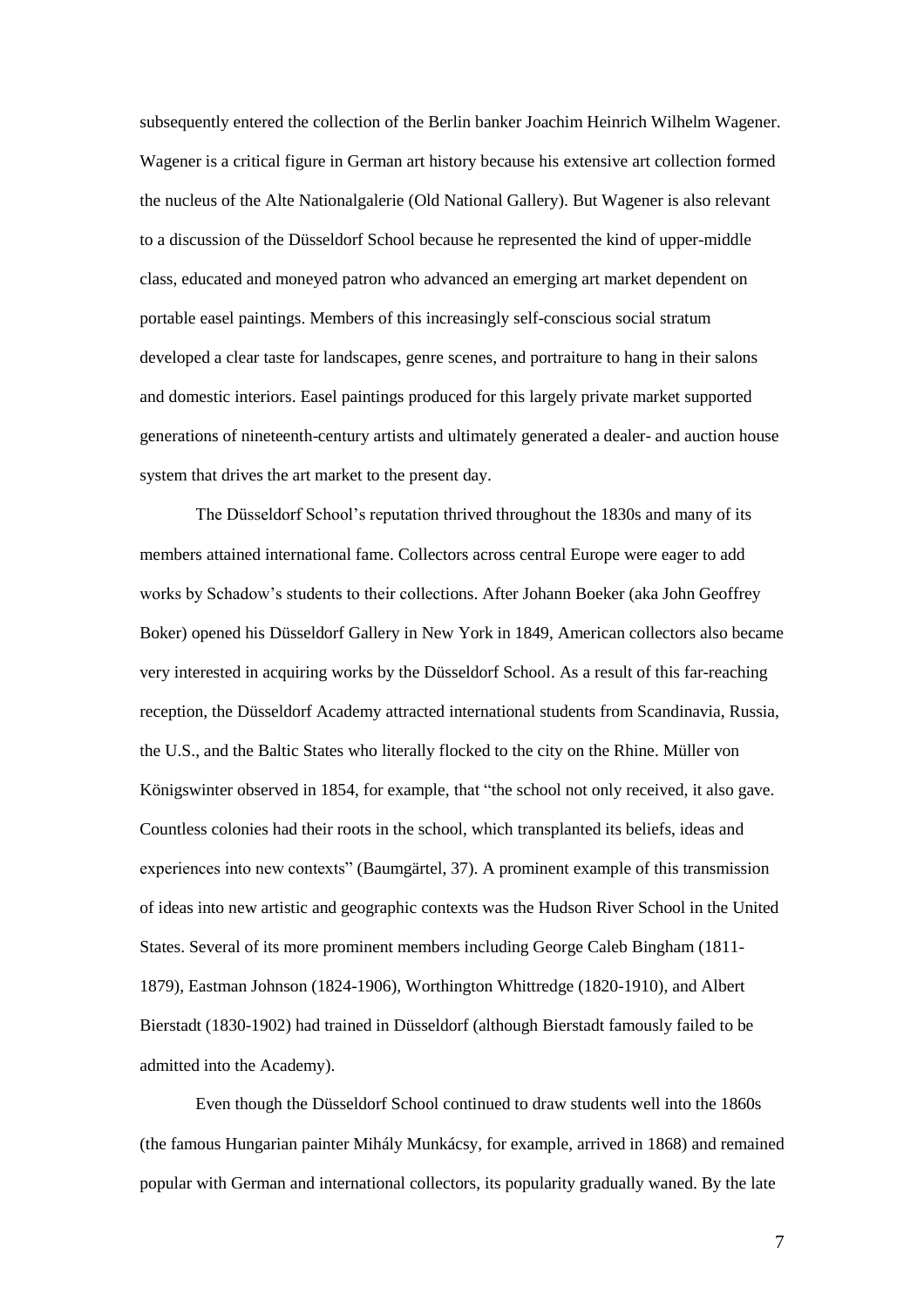1840s, a once vibrant school of lyrical landscape painting had mutated into a conventional mix of history and landscape painting with very little regenerative force. Key innovators and teachers such as Lessing, Schirmer, and Adolf Schröder (1805-1875) left the Academy after a series of political disputes that presaged Schadow's dismissal in 1859. In a way, the Academy reverted back to being a 'conventional' academy with all the power struggles and artistic strongholds that this term characteristically implies. This created an artistic and pedagogic vacuum, which enabled ambitious academy directors from across Germany to step in and enhance their own institutional profiles. The Munich Academy under Wilhelm von Kaulbach (1805-1874) serves as a case in point as it became central Europe's leading artistic training ground from the 1850s onwards. This development was underlined by a high-profile exhibition system that drew ever more artists to the Bavarian capital.

#### **Munich: Colorism and Staged History, 1849-1886**

In 1825 Bavaria's King Ludwig I appointed Cornelius as his chief artistic advisor and the Academy's new director. Cornelius held this post until 1841 when he departed for Berlin to work on Frederick William IV's royal mausoleum. <sup>3</sup> Although Cornelius laid the foundation of the so-called Munich School, his tenure was controversial. With his loyal fellow Nazarene Julius Schnorr von Carolsfeld (1794-1872) by his side, Cornelius promoted an ambitious program geared towards a revival of idealist history painting. This steered him onto a collision course with two of Munich's most beloved and renowned landscape painters, Johann Georg von Dillis (1759-1851) and Wilhelm von Kobell (1766-1853). The Academy was soon divided into two factions, Idealists versus Naturalists. For a while, it looked like the Cornelius camp would prevail because they gathered enough political clout to actually terminate the Academy's prestigious chair for landscape painting in 1828. But their victory was short lived and led to a curious constellation whereby Munich landscape paintings were highly sought after on the (international) art market but training opportunities in this genre were limited to private study.

Ludwig I was a great supporter of the arts and under his reign (1825-1848) Munich advanced to the position of Germany's leading artistic center (Kunststadt). He instigated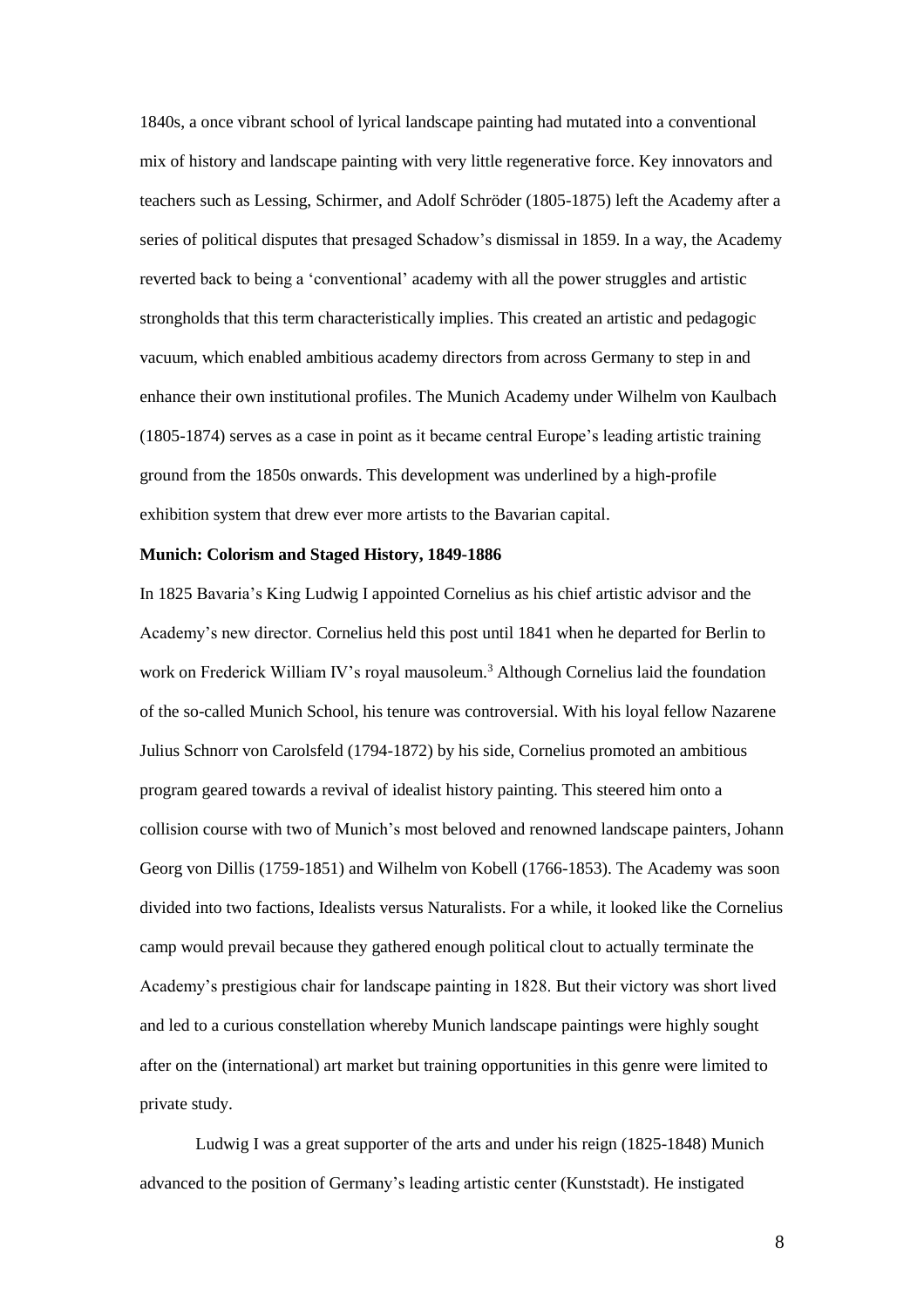ambitious building programs for which he was able to entice some of Germany's most sought after nineteenth-century architects (Friedrich von Gärtner and Leo von Klenze) to the city. These projects kept the Cornelius School busy with fresco commissions depicting epic scenes from Bavarian history in public venues such as the Ludwig Church, the Glypthotek, and the Court Garden Arcades. Like many monarchs of his day Ludwig used art and architecture to underscore his political authority, but he also believed that art could only have its desirable aesthetic and educational efficacy if presented publicly. He thus created a number of important new museums: the Glyptothek (1830) for his own antiquities, the Alte Pinakothek (1836) for the Wittelsbach family's famous collection of old master paintings, and the Neue Pinakothek (1853) for paintings executed after 1800. Until the opening of the Alte Nationalgalerie in Berlin in 1876, the Neue Pinakothek was Germany's only museum space dedicated to art by living or recently deceased artists. This included a substantial contingent of international artists, which was very progressive for this era. Unfortunately, Ludwig rarely consulted his government about his ambitious cultural initiatives, yet expected the public purse to cover their costs. This caused a series of public controversies and, as the tide turned against him during the 1848 revolutions, Ludwig was forced to abdicate in favor of his son Maximilian (1811-1864).<sup>4</sup>

Maximilian II was less interested in the visual arts than his father and focused his patronage on literature and science. He was, for example, responsible for Bavaria's prestigious Maximilianeum, a school for gifted students founded in 1857 and still active today. But his reign coincided with a series of changes in the dissemination (exhibitions) and consumption (market) of art that transformed Munich from a city of art (Kunststadt) into a city of artists (Künstlerstadt). In Munich, artists exerted much greater influence over their careers than was common in other cities. The 1850s and 1860s represented two decades of relative political stability and economic growth in Bavaria and across Germany. Most Munich artists lived comfortably from incomes generated by the art market and by their international clients. Some artists were so successful that they became 'princely painters' (Malerfürsten) with aristocratic titles and lavish lifestyles.<sup>5</sup>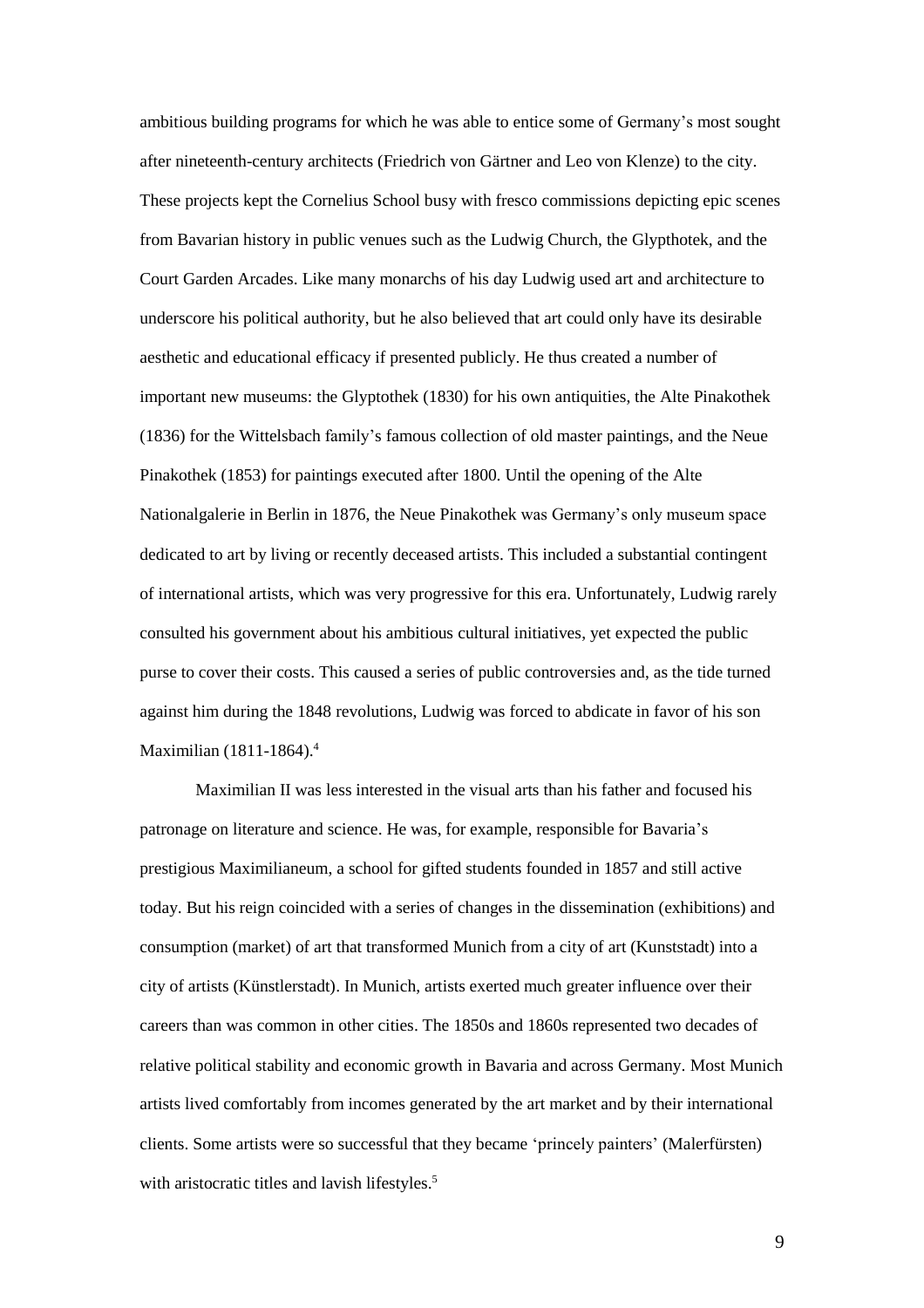This shift away from royal patronage to a more commercial art system impacted the Academy, and by extension the Munich-School, in interesting ways. Under Cornelius, the Munich School was essentially harnessed to an idealist vision of history painting best expressed in monumental fresco cycles financed by official patronage. After the 1848 revolutions, Germany's upper middle classes, who had recently acquired wealth through banking, commerce, and industry, strove for increased political and social recognition. Art and culture became important bargaining chips in this struggle for (social) legitimacy and the Munich School soon adapted to this new cultural-political landscape by producing easel paintings – not unlike the Düsseldorf School. But it is important to keep in mind that although genre and landscape painting dominated the art market, history painting retained an important place in on-going debates over national identity and unity.

In 1849, the history painter Wilhelm von Kaulbach (1805-1874) became the Munich Academy's new director and successfully steered the institution through a challenging time period. Its role as an arm of royal power had been questioned by the 1848 revolutions, while an increasingly vibrant art market exerted pressures on this age-old institution. When Maximilian I (1756-1825) founded the Munich Academy in 1808, its charter stipulated that the Academy was responsible for organizing a public art exhibition for its students, professors, and invited (international) artists at least every three years (Zacharias). By the late 1840s, however, the Academy was no longer the only exhibition venue for contemporary art, and its monopoly was seriously challenged by a series of bourgeois initiatives such as the German Art Associations (Kunstvereine) founded from the 1820s onwards in many German cities. The Munich Art Association was established in 1823 and its regular exhibitions soon became the most important vehicle for contemporary art in the Bavarian capital.

Kaulbach was keenly aware of the waning prestige of the Academy's exhibitions and instigated a series of reforms of its exhibition system. He ultimately failed to revive the Salon's importance and relinquished the Academy's exhibition responsibilities to the Munich chapter of the recently constituted German Art Guild (Allgemeine Deutsche Kunstgenossenschaft, established in 1856). Henceforth, Munich artists were solely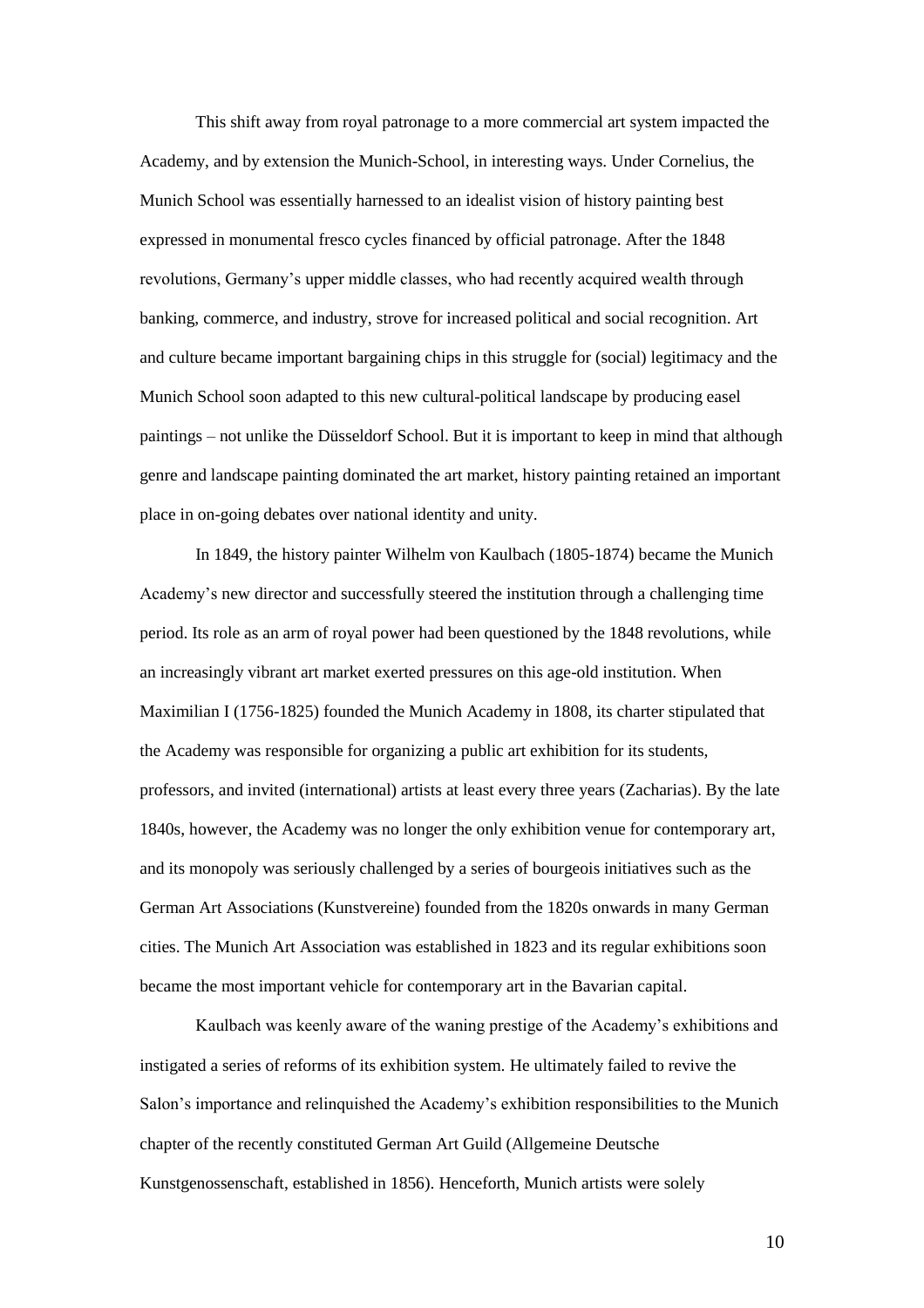responsible for organizing international Salons in the city's legendary Glass Palace (Glaspalast, built in 1854), and their exhibitions attracted international art 'stars' such as Gustave Courbet, Camille Corot, Edouard Manet, and Claude Monet (their First International Art Exhibition was held in 1869). Although the Academy's surrender of its contemporary art exhibitions to the Munich Artists' Guild signalled a certain loss of cultural-political clout, it was able to retain its status as Central Europe's premier teaching institution.

Munich's international reputation as a *Künstlerstadt* enticed artists from across Europe and the U.S. to establish themselves in the Bavarian capital. This appeal was enhanced by the Munich School's growing international fame for its emotionally charged and theatrically staged history paintings that focussed on 'nature and color' rather than intellect alone. After liberalism's hopes for a unified German nation had once again been dashed after the 1848 revolutions, art became a key site for the commemoration and/or projection of the educated middle classes' patriotic dreams. As a result, history painting experienced a revival, albeit situated in a new socio-economic constellation. History painting was no longer considered the exclusive domain of representation for the ruling classes (aristocracy and royalty), but was seen as also embodying bourgeois dreams of a once unified German nation. Its style began to accommodate artistic conventions that were anchored in the genre and landscape paintings so popular with the upper middle classes. Color, emotion, and naturalism played an even more important role in the Munich School's (academic) conception and execution of history painting than had been the case in the earlier Düsseldorf School. Even history painting's subject matter changed from erudite scenes designed to educate and inspire viewers to more intimate and emotionally charged episodes that frequently illustrated human fallibility rather than heroism. Kaulbach experimented with this (for Germany) new type of history painting, which he felt formed the basis of all painterly practice: "we have to paint history, history is the religion of our time, history alone is timely" (Wolf, 76).

But it was Kaulbach's younger colleague Carl Theodor von Piloty (1826-1886) who perfected this new type of history painting. Piloty's carefully staged, highly theatrical scenes, complete with historically accurate costumes, props, and settings, combined historical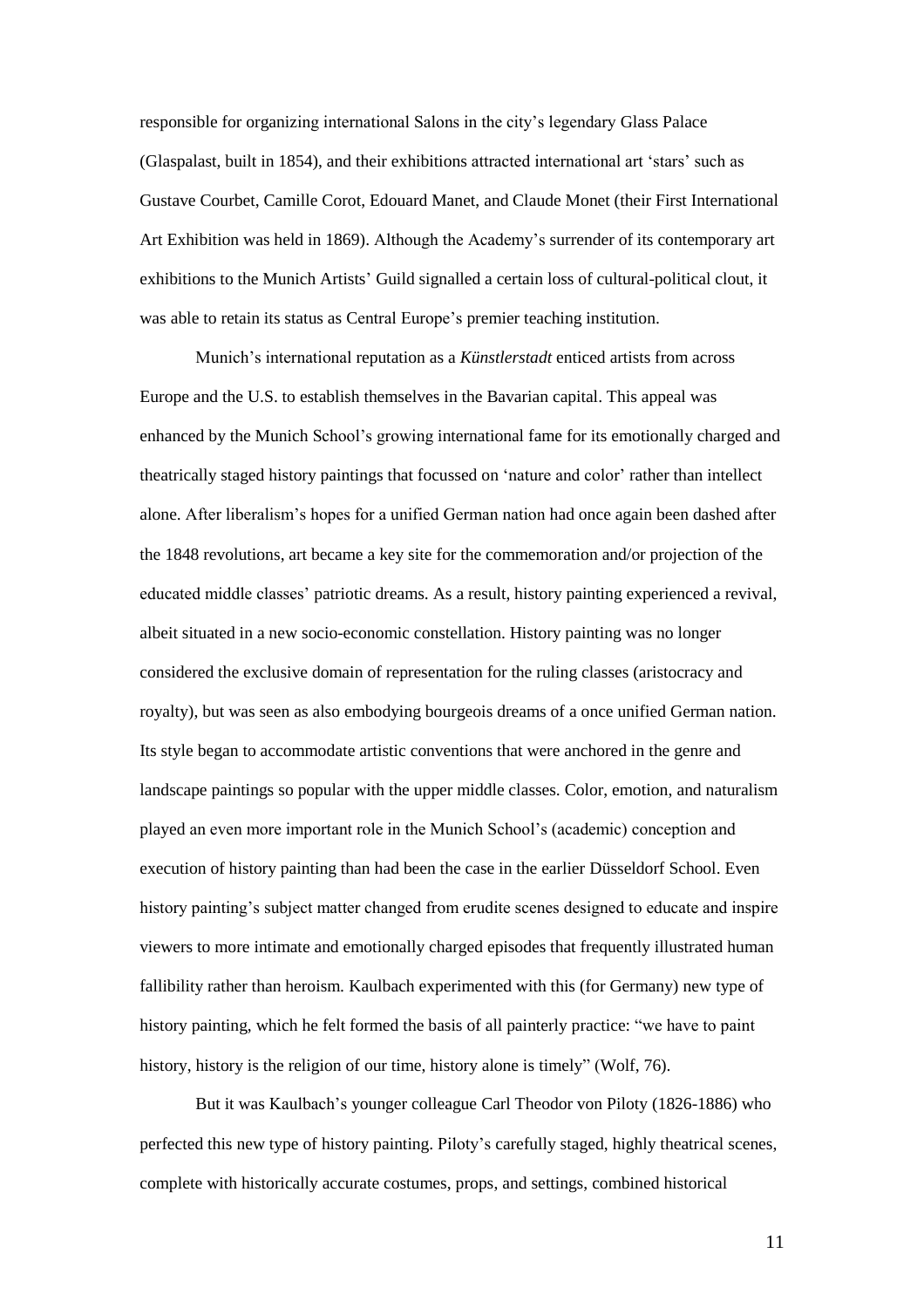knowledge with a technical mastery of painterly and compositional effects. Schadow had already postulated the key difference between Idealism (Cornelius School) and Colorism/Naturalism (Munich School) in 1854: "While the Idealists begin their work with precisely delineated drawings and cartoons, the Naturalists make a color-sketch and then employ a life model when composing their final canvas" (Mai, 138). Viewed from this perspective, Piloty's much celebrated painting *Seni before the Corpse of Wallenstein* (1855) represents a painter at the height of his abilities  $(Fig, X-2)$ . Piloty studied under Schnorr von Carolsfeld and the lesser-known history painter Karl Schorn (1800-1850), who had links to the Düsseldorf Academy. After some early flirtation with genre painting, Piloty dedicated himself to history painting from circa 1854 onwards. The sensational success of his Seni painting at the Munich Salon of 1855 reinforced his decision and led to his appointment as professor of history painting the following year and, eventually, as the Academy's director from 1874 to 1888.

Piloty is a key figure in central European art history because he trained a series of painters who are now icons in their own right: Hans Makart (1840-1884), Franz von Defregger (1835-1921), Wilhelm Leibl (1844-1900), Eduard von Grützner (1846-1921), and the American painter William Merritt Chase (1849-1916). His (commercially) most successful student was Franz von Lenbach (1836-1904) who became perhaps the century's wealthiest 'painter prince'.<sup>6</sup> The Munich Academy grew so exponentially under Piloty's leadership that he was able to argue for a new academy building, which was designed by the historicist architect Gottfried von Neureuther and inaugurated in 1885. But more importantly, Piloty allowed his students considerable latitude in their artistic development, even if this meant they would renounce history painting - usually in favor of animal or genre painting.<sup>7</sup> As a result, the Munich School generated a diverse range of painting - alpine motives, vernacular episodes from the past and present (Heimat), animal scenes, portraiture, and more conventional genre scenes. This heterogeneity was supported by Munich's strong art market as well as Bavaria's growing importance as a tourist destination (Lenman).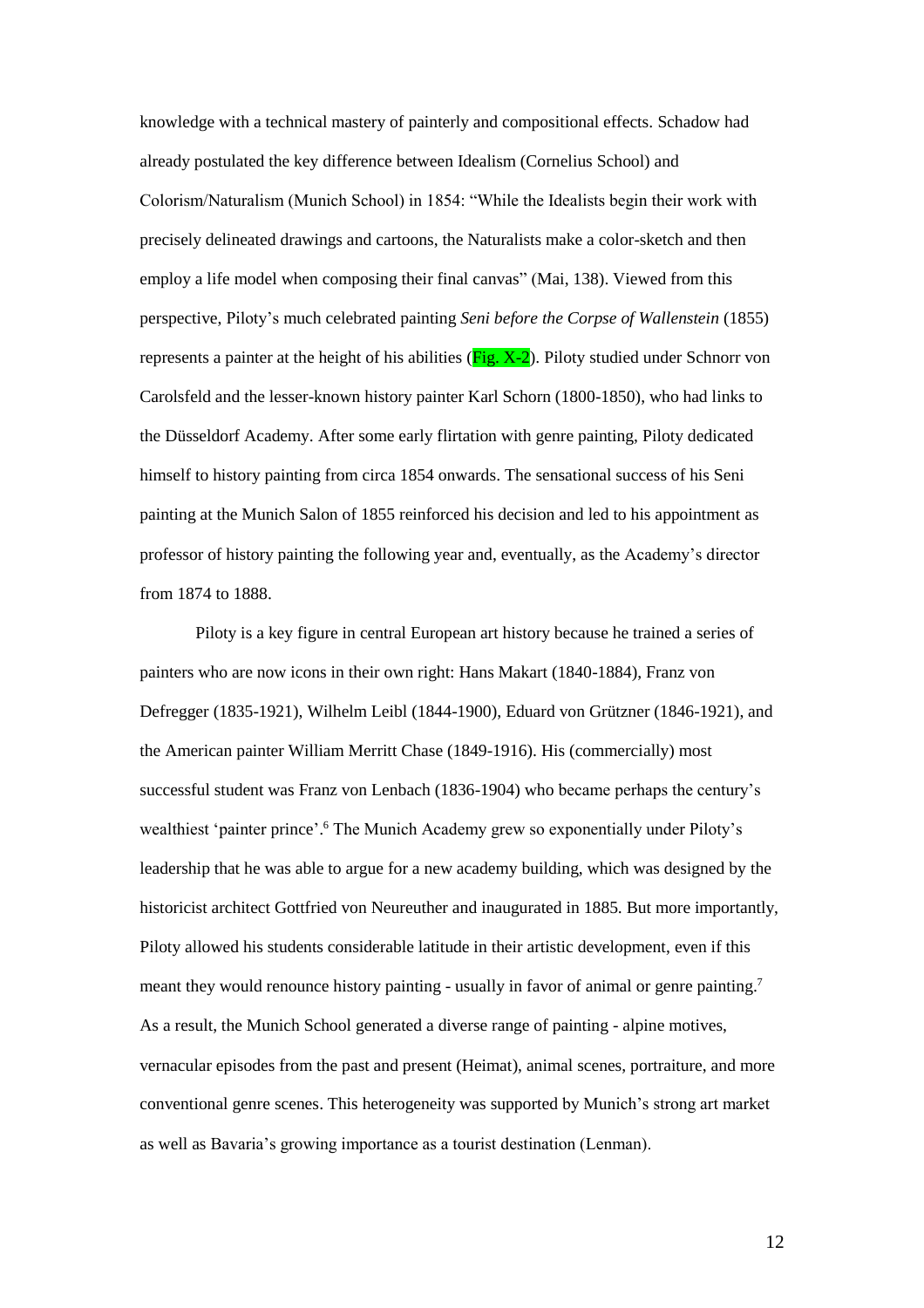Under Piloty, the Munich School became one of Europe's most important representatives of 'colorist' history painting (Kolorit). As a young artist, Piloty was strongly influenced by the Belgian painters Edouard de Bièfve (1808-1882) and Louis Gallait (1810- 1887), two leading representatives of a new type of history painting that was taking European audiences by storm: technically brilliant canvases that 'accurately' staged historical events by appealing to their viewers' emotions rather than their intellects. In 1841-42, Bièfve and Gallait sent two of their major works, *Compromise of the Nobles* (1841; Royal Museum of Fine Arts, Brussels) and *The Abdication of Charles V* (1841; Royal Museum of Fine Arts, Brussels) on a European tour. Munich was on the itinerary and the exhibition drew large crowds. Both paintings were monumental in scale (each weighing 170 kilograms/375 pounds) and garnered favorable responses in the German press. The famous cultural historian Jacob Burckhardt (1818-1897), for example, admired the Belgian paintings's lifelike energy and colorism, which he felt stood in stark contrast to the "feeble" and "concept-less" German history painting of the day – a not so subtle critique of the Cornelius School (Heilmann, 47). In Burckhardt's view, history painting should convey the breath of history and animate the past through 'local color'. This had become German historiography's rallying cry since Leopold von Ranke's famous demand to write history 'as it happened' (wie es eigentlich gewesen ist) and Burckhardt embraced the Belgian's history paintings as visual manifestations of this novel way of depicting history (Beiser).

Painting was of course an ideally suited medium to convey history in all its color and detail, and Piloty took up Burckhardt's challenge. In *Seni before the Corpse of Wallenstein*, for example, Piloty represented the famous Bohemian military leader's loyal astrologer and personal physician Giovanni Battista Seni paying final respects to his murdered friend, whom he had implored to flee the city of Cheb (now in the Czech Republic), but to no avail. In this painting, Piloty united the controversial historical figure of Wallenstein with one of Germany's most beloved poets of the day, Friedrich von Schiller (1759-1805). Schiller's Wallenstein Trilogy (1798-1800) evoked strong patriotic feelings in mid nineteenth-century audiences and was extremely popular at the time. Piloty's painting was the sensation of the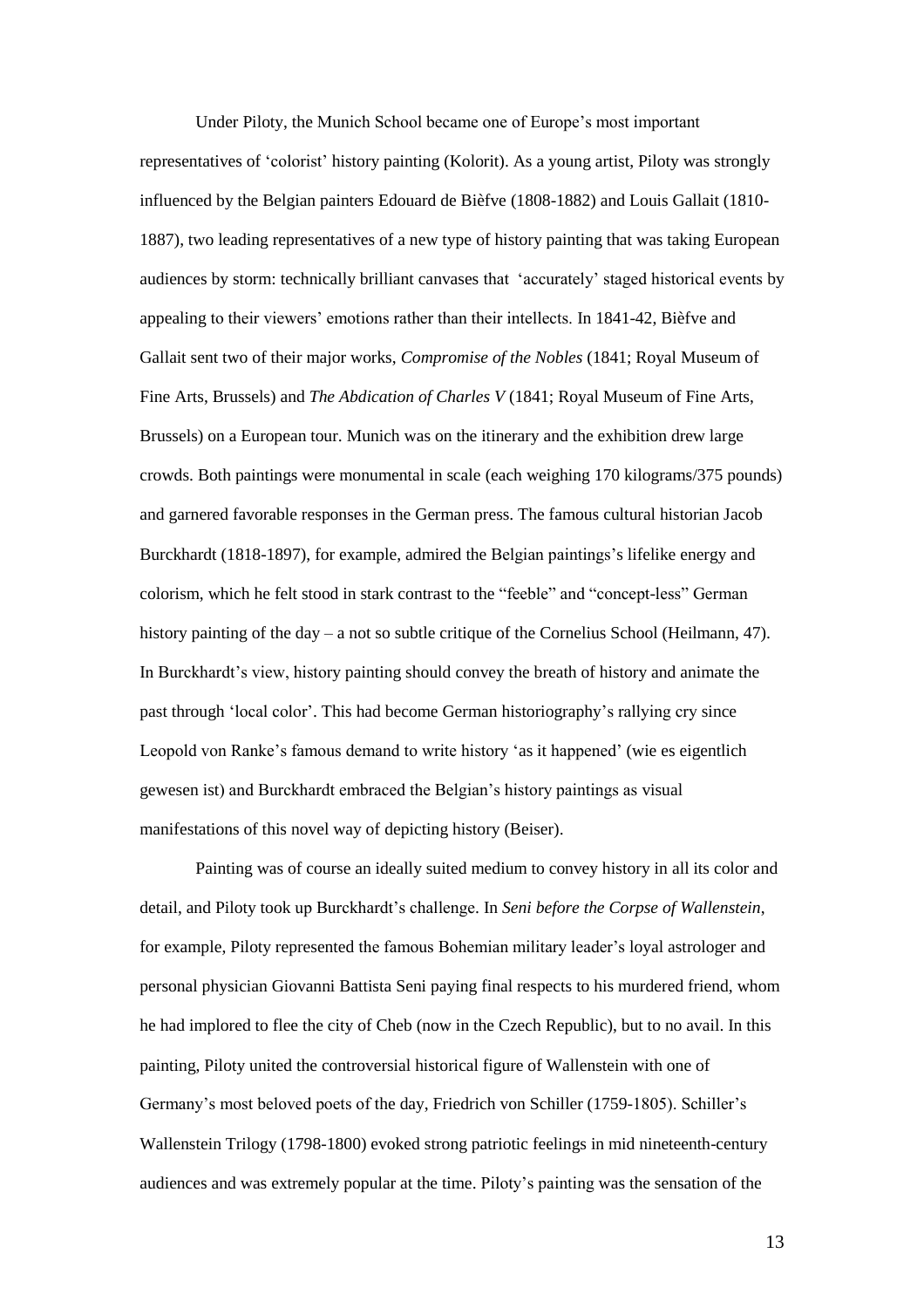1855 Academy exhibition, and Ludwig I bought the canvas for the New Pinakothek straight from the artist's studio. This kind of Belgian-influenced colorism dominated the Munich School of (history) painting during the 1860s and 1870s.

Piloty and his like-minded colleagues at the Munich Academy (including Wilhelm von Diez, Ludwig von Löfftz, Paul Hoecker, and even the much younger Franz von Stuck) employed faithful costume and props to stage historical events with maximum veracity and psychological impact. Color and light were used to draw viewers further into the emotional narrative of the depicted scene. To achieve these effects, many of these paintings were composed like a theater stage. The most important figures were positioned closest to the viewer, and a diagonal composition instilled the scene with energy and tension. Overall, audiences and critics responded enthusiastically to these pictorial strategies, and Piloty's paintings were among the most celebrated works exhibited at the 1867 (Paris) and 1873 (Vienna) Universal Expositions. But despite the Munich School's far-reaching success, some critics worried that this type of history painting was becoming too anecdotal, thereby preempting history's important moral and philosophical lessons. Others, of course, altogether rejected history painting as an unsustainable mode of representation in their on-going search for a modern style and subject matter. For the latter, history painting was tied to morose institutional hierarchies and to a pictorial language (Bildsprache) that contemporary audiences could no longer relate to.

#### **Berlin: Technicolor Realism and Propaganda, 1875-1892**

For much of the nineteenth century, Berlin's art world lagged behind Munich's thriving cultural system. The Bavarian monarchs founded public art institutions to enlighten their subjects and fostered a political entity that built on notions of a shared cultural heritage (Kulturnation). In Prussia, on the other hand, artistic sponsorship continued to be deeply entrenched in the Hohenzollern monarchy's public declarations of political supremacy. This paralysed Berlin's artistic communities. The city's Academy of Fine Arts, founded by King Friedrich I in 1696, was further hampered by the Düsseldorf Academy's international success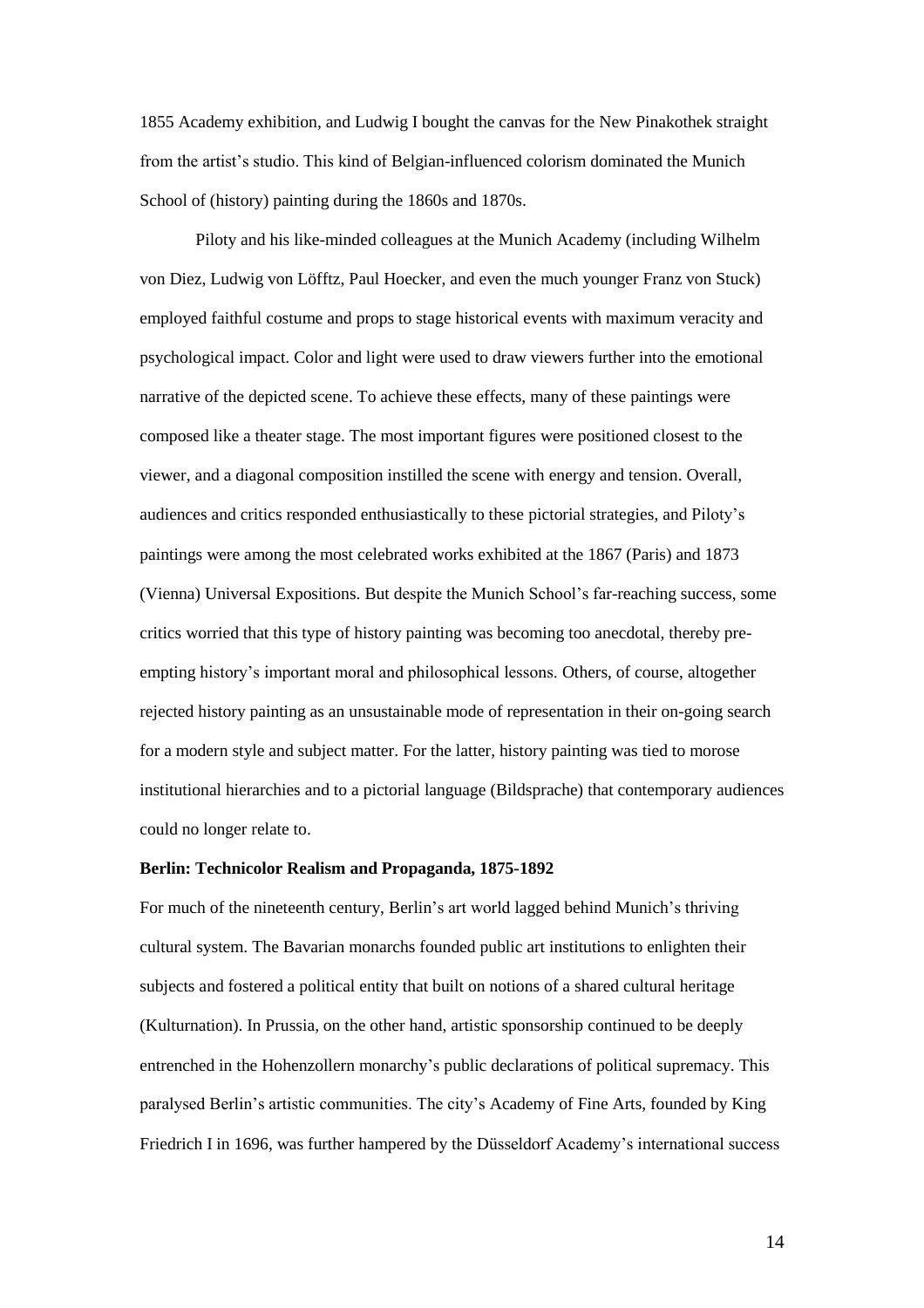(it is important to remember that Düsseldorf was part of Prussia). <sup>8</sup> For a long time, Adolph Menzel (1815-1905) was Berlin's only internationally recognized artist.

But Berlin's reputation as an artistic backwater changed dramatically when the city became the new German Empire's capital in 1871. The Prussian King was declared German Emperor (Wilhelm I) and Berlin was chosen to house the national parliament - although the iconic Reichstag building was only completed in 1894. Culture played a key role during Berlin's rapid transformation into the Empire's economic and political center because it provided an ideological scaffolding that legitimized Berlin's new status as the Empire's capital.<sup>9</sup> For example, the artistically conceived, triumphal entry of victorious German troops into Berlin on 16 June 1871 following Germany's victory in the Franco-Prussian War (1870- 71), was a carefully staged bid to establish Berlin on the Empire's cultural map and to challenge Munich's position as one of Europe's premier art centers. Berlin's representative boulevard Unter den Linden was decorated with monumental canvases - so called 'velaria' due to their size and allusion to Roman awnings - that depicted heroic scenes from the Franco-Prussian War, a conflict that had finally led to the founding of the German Empire.

During the heady early years of the German Empire, also known as the Gründejahre, attention focused on the Academy, and a series of long-overdue reforms were initiated in 1875. Most importantly, the painter Anton von Werner (1843-1915) became the Academy's director. When he arrived, the institution was in terrible shape. It numbered only 70 students, offered virtually no painting classes, and drawing from live models was unheard of. Instead, students conducted anatomical studies through plaster casts or prints. Werner studied at the more progressive academy in Karlsruhe (under Lessing, who was so influential at the Düsseldorf Academy) and he was horrified by the Berlin Academy's condition. He secured the support of Prussia's cultural ministry to hire new members of staff, build master studios, institute life-drawing classes, and organize regular Salons. He raised the standard of entry exams and infused the institution with an almost military-like discipline. Most importantly, the Academy as a whole was restructured and the fine arts (painting, sculpture, and etching)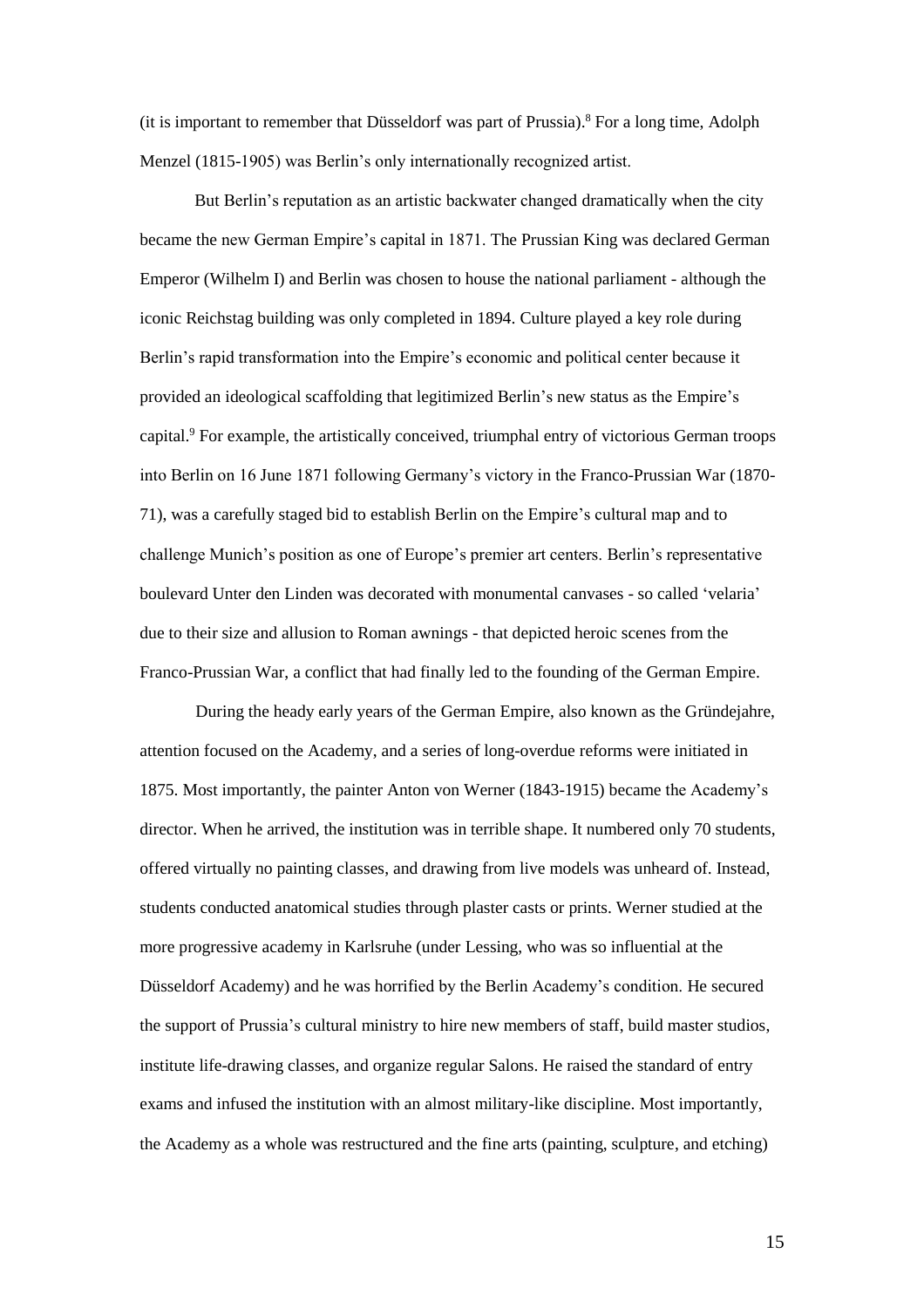were split off as a separate conglomerate, the so-called Hochschule (essentially an academy within the academy).

In no other German academy were the biography and career of a director ever as tightly interlaced with the trajectory of the institution as that of Anton von Werner and the Berlin Academy between 1875 and 1915. Werner was an imposing figure in the German capital's art world and he forged solid relationships with the Hohenzollerns as well as with key members of Prussia's political elite such as the Empire's first Chancellor Otto von Bismarck and his Military Chief of Staff Helmuth von Moltke, the Elder. Werner also moved in the same social circles as Berlin's economic and political elites. Predictably, Werner's canvases projected an officially sanctioned vision of the new Empire that focused on military achievements and a personality cult around the Emperor and his entourage. Werner has often been called a careerist because he so readily embraced his role as a mouthpiece for imperial art politics. During the height of his career, he could make or break artistic careers by, for example, excluding individuals from important exhibitions such as the German Pavilions at various Universal Expositions (as head of the Prussian Landeskunstkommission he had a deciding vote). Indeed, Werner had so much political clout that Wilhelm II declared him Court Painter in 1888. Werner's close involvement with Berlin's cultural politics supposedly prompted his older colleague Adolph von Menzel to ask 'when does he ever paint?' (Fig. X-3).

But Werner did find time to paint, and over the course of his career he produced around 500 canvases and 6,000 drawings. His monumental canvases glorifying Prussia and its (military) heroes became the principal yardsticks for the German Empire's official canon of art. Werner therefore was an art politician (Kunstpolitiker) in the truest sense of the word: he directed the German Empire's official art system through his art (aesthetics) and through his opinion (politics). Artistically, he cast himself as a direct heir to Titian, Raphael, Dürer, Holbein, and Rembrandt. But his canvases never reached their aesthetic power because they were too tied to academic realism, in terms of both his mode of representation and subject matter. This was already considered problematic by some of his more critical contemporaries.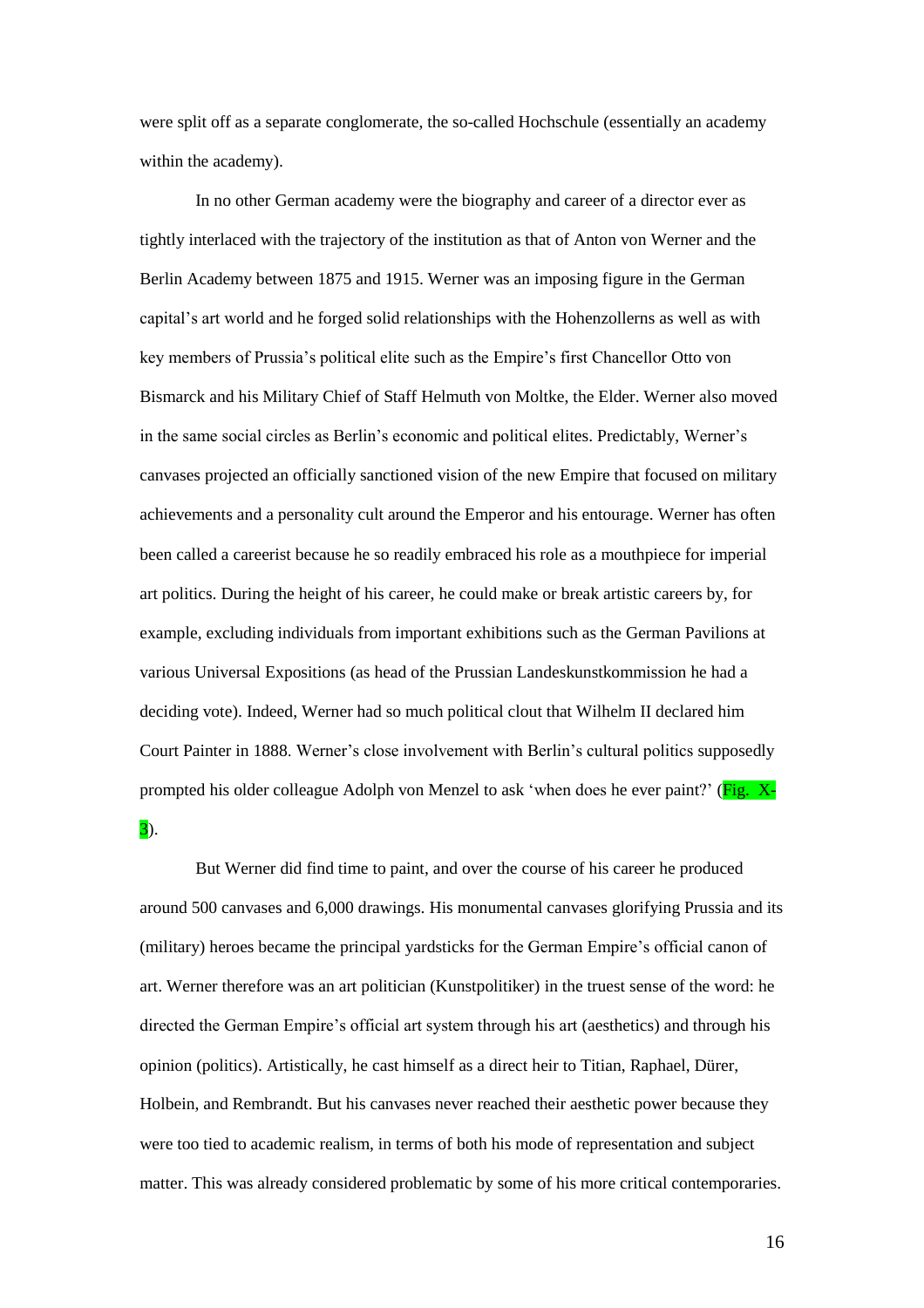Menzel, for example, dismissed Werner's canvases as sycophantic. And yet, as the director of the Academy and the German Emperor's favourite painter, Werner's artistic vision became the Empire's official style and was emulated by those who were keen to secure official government commissions.

Werner's *Proclamation of the German Empire* (1877) is undoubtedly his most famous painting and provides good insight into his working process as well as artistic convictions ( $Fig. X-4$ ). The painting exists in a number of versions and the one discussed here was produced in 1882 (second version) for the Zeughaus' pantheon to the Prussian Army, which was destroyed during the Second World War. Werner was called to Versailles in 1871 to witness the declaration of the German Empire in the Hall of Mirrors as preparation for producing a history painting of this foundational moment in German history. The large painting (14 feet x 24 feet/427 x 732 cm) was executed in a photo-realist style to 'truthfully' record the event and its key actors. Werner included no less than 128 individual portraits that he subsequently catalogued so that they could be readily identified amidst the large crowd of soldiers and dignitaries. Despite Werner's painstaking attention to detail in terms of physiognomy, costume and setting, the painting remains static. Indeed, the military figures almost overshadow the event's key actor - Wilhelm I, who has just been proclaimed German Emperor. The only animation in the scene comes from a group of young officers who raised their helmets to cheer.

This painting reveals Werner's infatuation with military culture, which he was never able to experience first hand due to ill health. But more importantly, *The Proclamation of the German Empire* also shows that he was not interested in representing the grit and violence of actual combat. Instead, Werner glorified Prussia, and by extension the German Empire, as a nation of heroes to be honored and revered. It is no surprise that this canvas became a patriotic cult image (Kultbild) in the German Empire (1871-1918) and was reproduced countless times in print and in the press. As all of Werner's other paintings, this work functioned like a photograph in its documentary realism, but it could also be read as pedantic in its strive for accuracy and perfection. During Werner's career, photography already posed a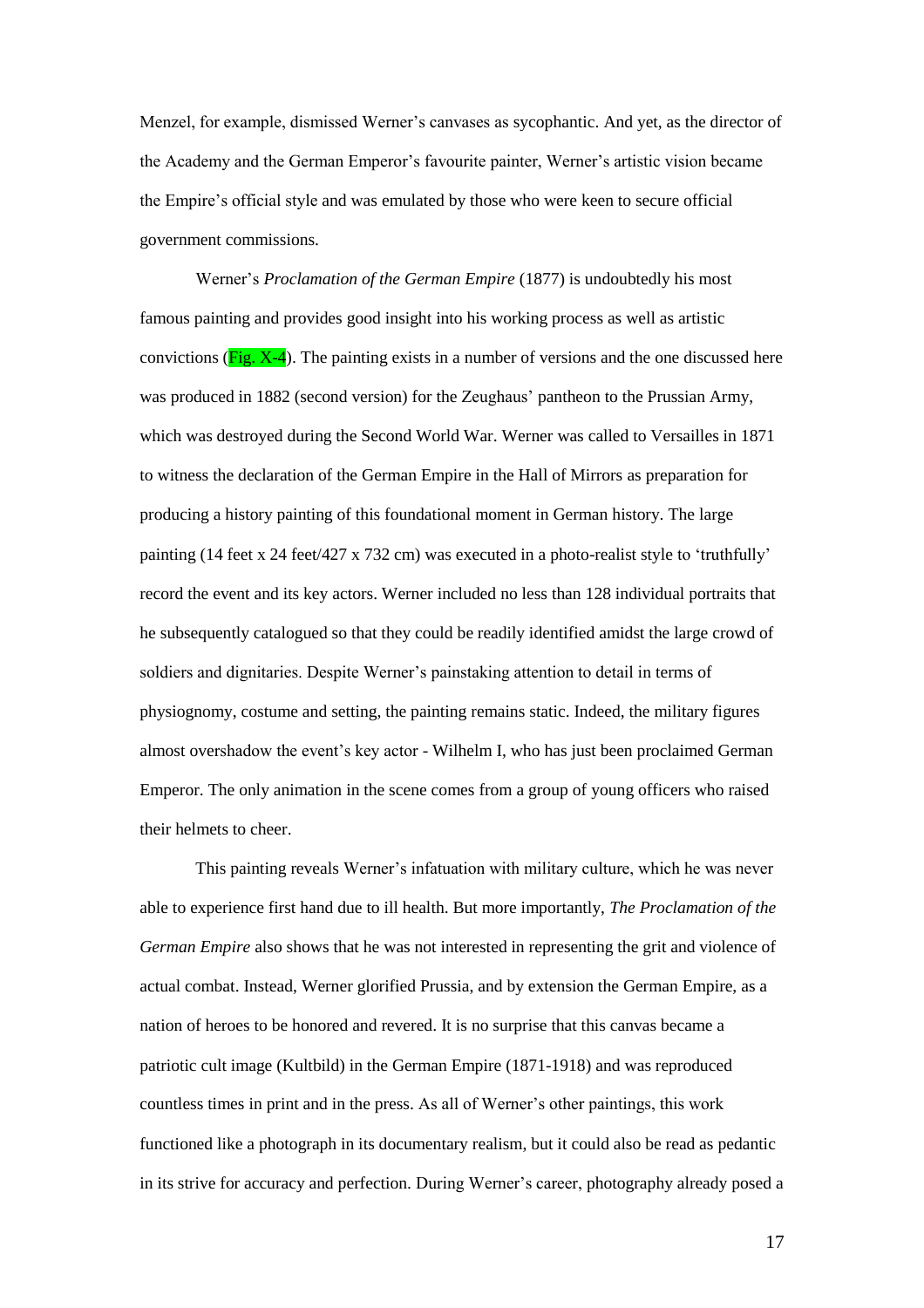thread to the 'truthful' reportage of historical events through painting. But Werner argued that painting had a clear advantage over photography because a painter could focus on particular figures or groups through his control of color, light, composition, and perspective. This, according to Werner, was the patriotic mission of the painter. He believed that nature always served as a point of departure, but painters brought out the best in it. Werner had clearly learned a lesson from the Munich School in terms of staging theatrical scenes in his history paintings but contrary to Piloty, for example, his hyper-realist canvases remained curiously vacuous of emotion and drama. Werner's realism was equally far removed from a Frenchinspired, socially critical mode of representation that had also been adopted by members of the Munich School such as Wilhelm Leibl (1844-1900) or Wilhelm Trübner (1851-1917).

The majority of late nineteenth-century German audiences gladly embraced the sociopolitical directions of the new Empire and keenly supported Anton von Werner's monumental representations of Germany's glorious past and present. Patriotism thus filtered heavily into Werner's contemporary reception and secured him a place in the pantheon of German painters until the advent of modernism in the early twentieth century. Indeed, the Berlin press championed Werner as single-handedly retrieving Berlin's position as the Empire's artistic capital. The prominent pathologist Rudolf Virchow (1821-1902), for example, emphatically stated: "at this precise moment, when the German nation finally found unity after so many grand events, there is no other place than in Berlin, the new Empire's capital, for art to find its secured place of honor ..." (Mai, 283).

By the 1880s, the Academy had become one of the institutional vehicles through which Werner and Prussia's cultural ministry instrumentalized their often-repressive art politics. In 1886, for example, Werner and the Association of Berlin Artists (Verein Berliner Künstler, founded in 1841) organized a major exhibition of contemporary art at the Lehrter Bahnhof to commemorate the centennial of the Berlin Academy's art exhibitions. The event glorified the Hohenzollern monarchy and openly challenged Munich as the nation's cultural center by showcasing Berlin's rejuvenated academy, prestigious museums and exhibition venues, lively journal culture, and immense wealth derived from commerce and industry. The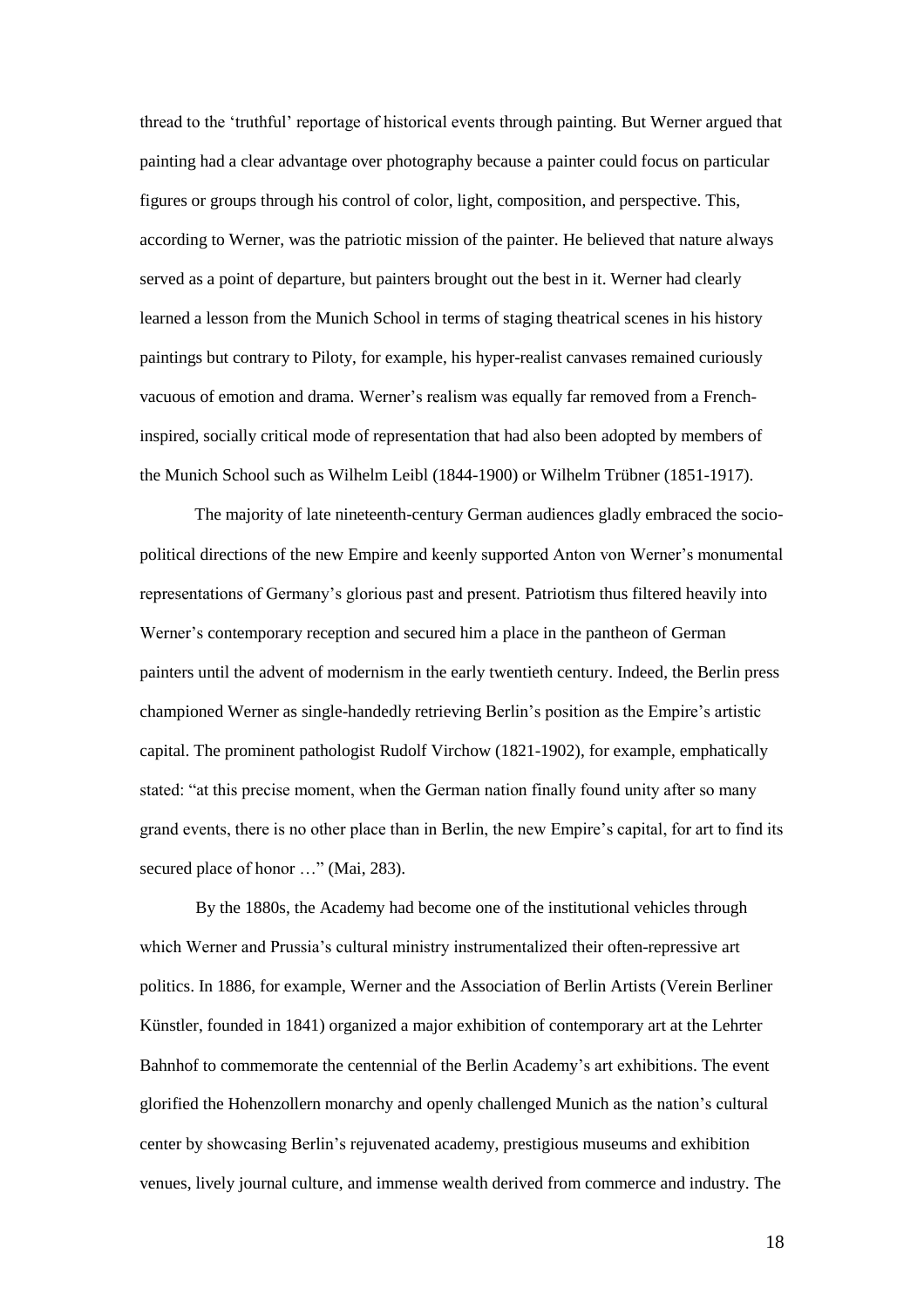1886 Centenary Art Exhibition left little doubt that Germany's cultural future depended on a successful fusion of art, money, and politics that could only be materialized in the national capital. Berlin had finally unseated Munich from its role as the Empire's art capital.

### **Conclusion**

With Wilhelm II's ascension to the throne on 15 June 1888, Anton von Werner became the German Empire's premier art consultant and further involved himself in national art politics, especially in relation to exhibitions in Berlin and beyond. It is well known that Wilhelm II liked to meddle in artistic affairs and fancied himself the Empire's highest authority of taste. Aesthetically, he was a staunch conservative and hated the international avant-garde, especially French Impressionism, which was only gradually entering German collections. He famously stated that "art that ignores my laws and barriers is no longer art but factory work or merchandise, and that is something art must never become!" (Mai, 292). These views were put to the test in the so-called Munch Affair of 1892, which not only heralded the demise of the academies' reign over artistic production, but also proved detrimental for Berlin's hardearned status as the Empire's artistic capital.

The Association of Berlin Artists invited the Norwegian painter Edvard Munch (1863-1944) to exhibit a selection of his works in the Künstlerhaus. The exhibition opened on 5 November 1892 and caused great controversy among the Association's more conservative members. They declared Munch's works "inferior, preposterous (läppisch), abominable" (Teeuwisse, 184), and forced the exhibition's closure only one week after its opening. The Munch Affair was preceded by the Association's refusal to exhibit Impressionist and Symbolist works at their 1891 and 1892 exhibitions, and Munch's supporters responded to these acts of censorship by forming the Free Artists' Union (Freie Künstlervereinigung). This was not a formal break with the Association, but over the next few years, exhibition politics continued to create friction among Berlin's artists. When the Association's jury rejected a Symbolist landscape painting by Walter Leistikow for the 1898 Salon, 65 artists seceded in protest and formed the Berlin Secession with the German Impressionist painter Max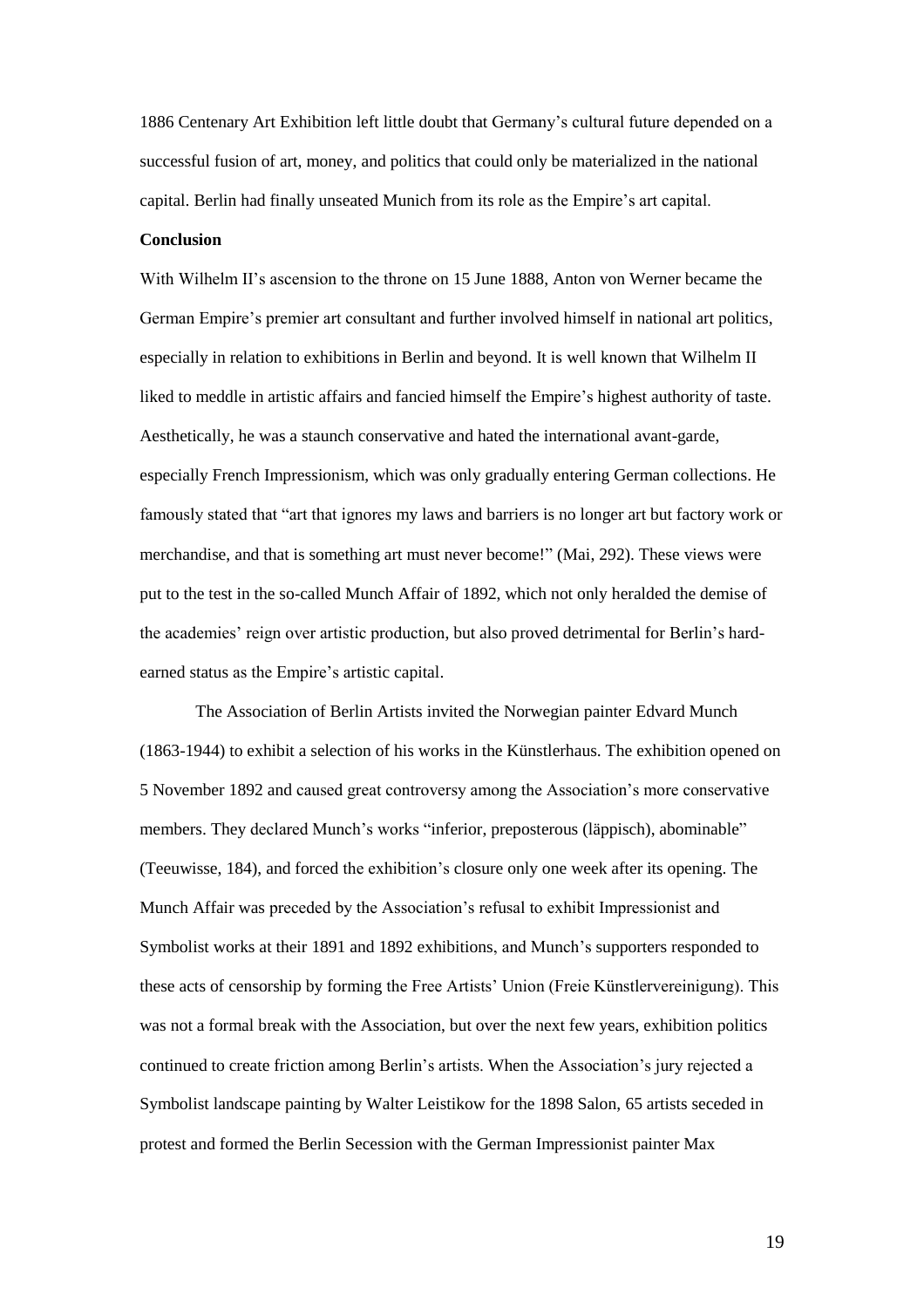Liebermann (1847-1935) at its helm. This event signalled an unbridgeable rift in Berlin's artistic fabric and initiated Anton von Werner's 'dethroning'.

The 65 Berlin's artists followed suit in a pan-central European phenomenon that witnessed visual artists seceding from mainstream associations to form their own alliances throughout the 1890s (Munich 1892, Budapest 1896, Krakow 1897, Vienna 1897). Art historical literature tends to see these Secessions as avant-garde groups but their members actually embraced heterogeneous artistic positions. The main driving force behind late nineteenth-century Secessionism was a growing discontent over the institutional art world's exhibition politics. In the context of this essay on the relationship between German academies and stylistic developments, the Secession movement is important because it finally opened up alternative exhibition opportunities and fostered an internationalisation of artistic debates, all of which signalled an irreversible break with the academies' age-old monopoly over German art and artists.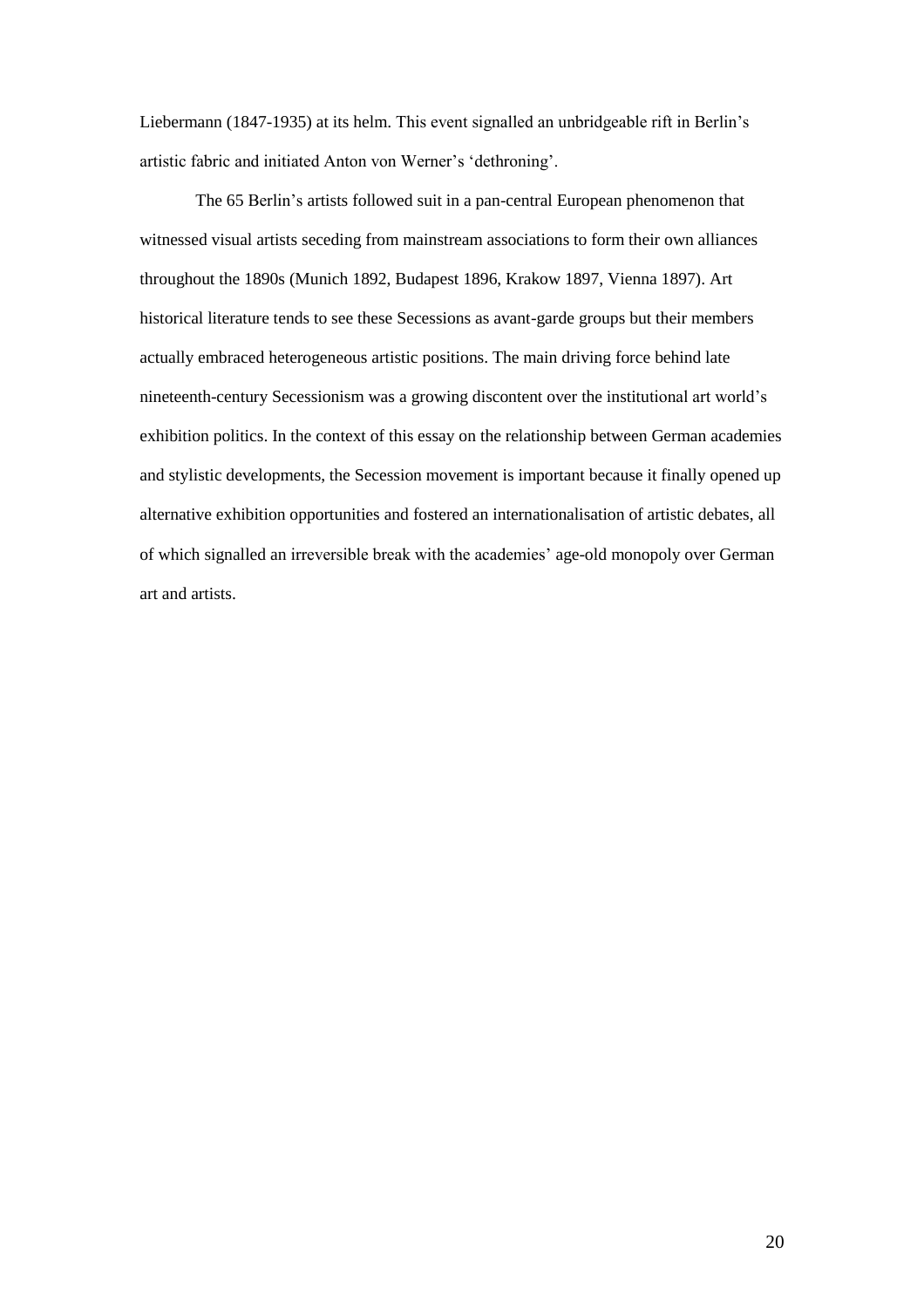#### **Wieber References**

- Baumgärtel, Bettina. 2011. *Die Düsseldorfer Malerschule und ihre internationale Ausstrahlung, 1819-1918*. Vol. 1. Düsseldorf: Museum Kunstpalast.
- Börsch-Supan, Helmut. 1988. Die *Deutsche Malerei von Anton Graff bis Hans von Marées, 1760-1870*. Munich: C.H. Beck.
- Beiser, Frederick. 2012. "Ranke's Romantic Philosophy." In *The German Historicist Tradition*. Oxford: Oxford University Press: 253-88.
- Champa, Kermit. 1970. *German Painting of the 19th Century*. New Haven: Yale University Art Gallery.
- Gaehtgens, Thomas W. and Louis Marchesano. 2011. *Display and Art History: The Düsseldorf Gallery and Its Catalogue*. Los Angeles: Getty Publications.
- Grasskamp, Walter. 1994. *Die unbewältigte Moderne: Kunst und Öffentlichkeit*. Munich: C.H. Beck.
- Heilmann, Christoph. 1979. "Zur französisch-belgischen Historienmalerei und ihre Abgrenzung zur Münchner Schule." In *Die Münchner Schule, 1850-1914.* Munich: F. Bruckmann: 47-59.
- Lenman, Robin. 1989. "Painters, Patronage and the Art Markets." In *Past and Present: A Journal of Historical Studies* 123: 109-40.
- Mai, Ekkehard. 2010. *Die deutschen Kunstakademien im 19. Jahrhundert: Künstlerausbildung zwischen Tradition und Avantgarde*. Cologne-Vienna: Böhlau Verlag.
- Schadow, Friedrich Wilhelm. 1828. "Gedanken über eine folgerichtige Ausbildung des Malers." In *Berliner Kunstblatt* 1: 264-73.
- Teeuwisse, Nicolaas. 1985. *Vom Salon zur Secession*. Berlin: Deutscher Verlag für Kunstwissenschaft.

Wolf, Norbert. 2012. *The Art of the Salon: The Triumph of 19th-Century Painting*. Munich: Prestel.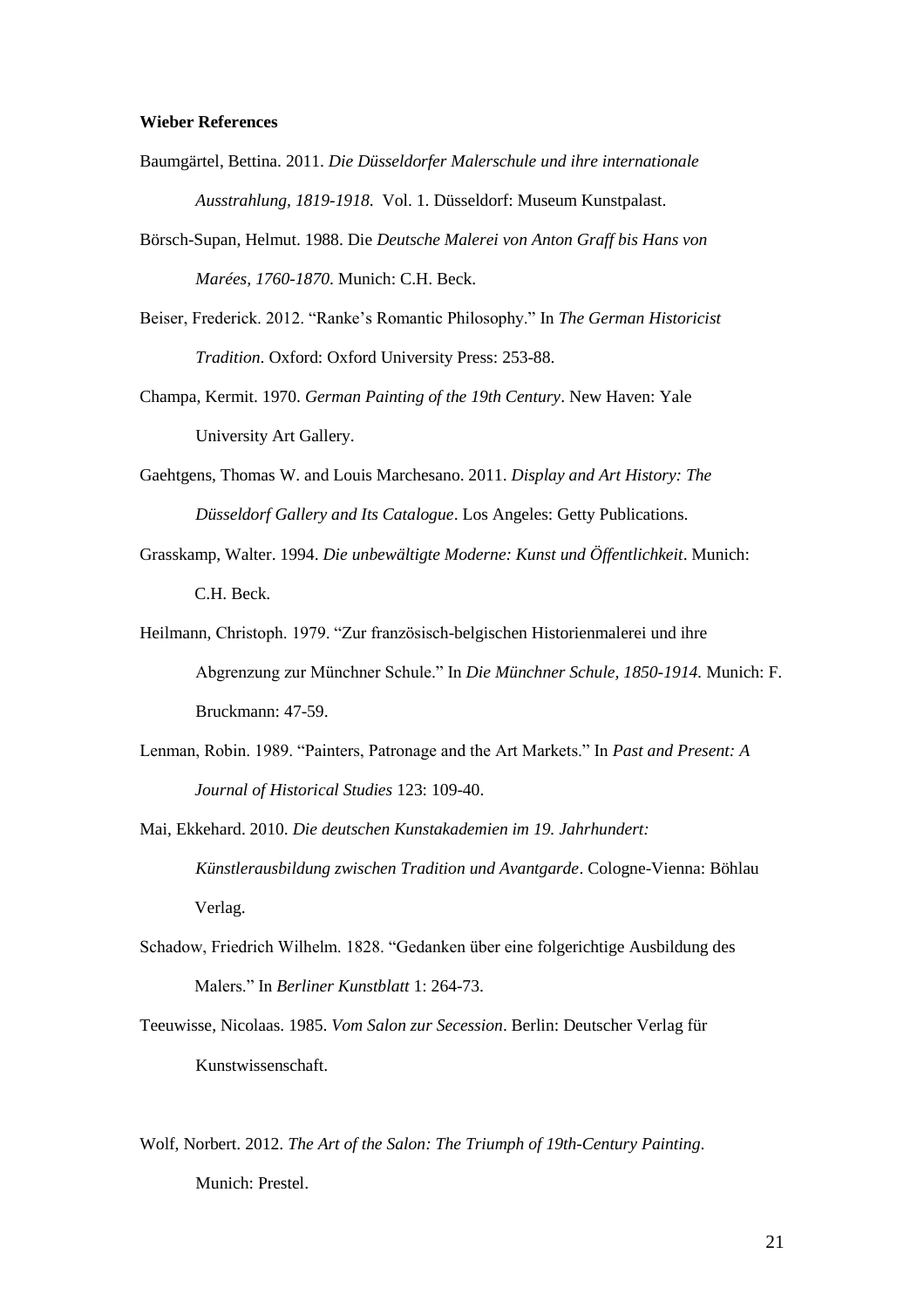Zacharias, Thomas, editor. 1985. *Tradition und Widerspruch: 175 Jahre Kunstakademie München*. Munich: Prestel.

#### **Further Reading**

Forster-Hahn, Francoise, editor. *Imagining a Modern German Culture, 1889-1910*.

Washington, D.C.: National Gallery of Art, 1996.

Hagen, Joshua. "Shaping Public Opinion through Architecture and Urban Design:

Perspectives on Ludwig I and his Building Program for a 'New Munich'." In *Central European History* 48 (2015): 4-30.

Jensen, Robert. *Marketing Modernism in Fin-de-Siècle Europe*. Princeton: Princeton University Press, 1994.

Makela, Maria. *The Munich Secession: Art and Artists in Turn-of-the-Century Munich*. Princeton: Princeton University Press, 1990.

Paret, Peter. *The Berlin Secession: Modernism and its Enemies in Imperial Germany*. Cambridge, MA: Belknap Press, 1980.

## **Endnotes**

 $\overline{a}$ 

<sup>2</sup> The Nazarenes were a group of early nineteenth-century German and Austrian painters who admired early Renaissance artists (Dürer, Perugino, the young Raphael) for their inherent morality and purity. Key members of the Nazarenes were Peter Cornelius, Johann Friedrich Overbeck, Franz Pforr, and Friedrich Wilhelm Schadow. They formed the Brotherhood of St Luke (Lukasbrüder) in 1809 and lived a monastic lifestyle at the former Roman monastery of S. Isidoro. For an excellent recent analysis of the Nazarenes see Cordula Grewe, *The* 

<sup>1</sup> Champa's bias is further revealed by the selection of canonical artists for the exhibition. In all fairness, he was very much a man of his time and in 1970, revisionist art history was still in its infancy.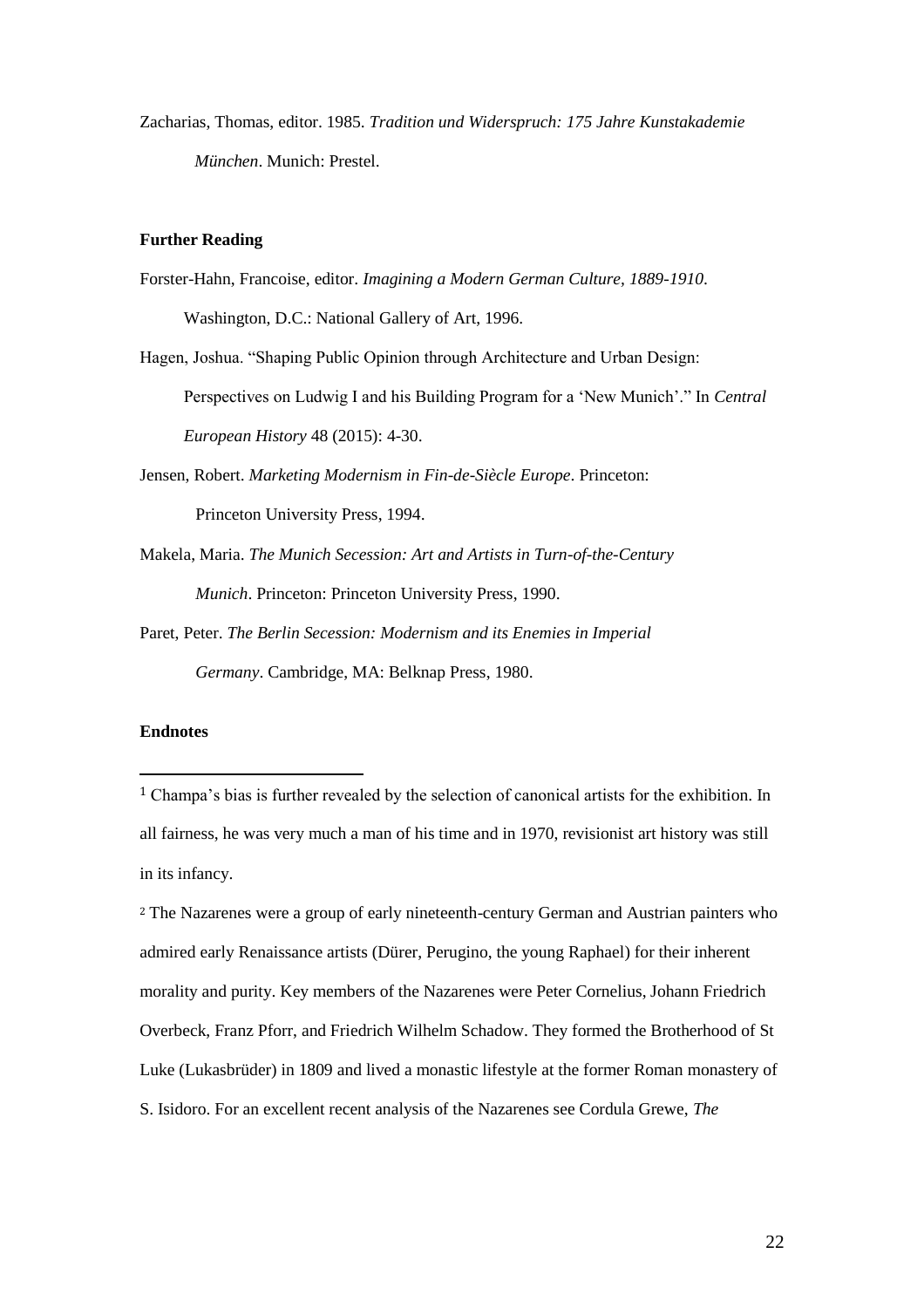*Nazarenes: Romantic Avant-Garde and the Art of the Concept.* State College: Penn State University Press, 2014.

 $\overline{a}$ 

<sup>3</sup> Cornelius proposed a fresco cycle representing the apocalypse and although Frederick Wilhelm abandoned this project after the 1848 Revolutions, Cornelius worked on the cartoons until his death in 1867.

<sup>4</sup> Ludwig's on-going and very public affair with the Irish actress Lola Montez (1821-1861) actually forced his abdication but his reign had been under fire for a long time before that. <sup>5</sup> Export tariffs introduced by the German government in 1883 severely curtailed sales to the U.S. market; it is also important to note that from the 1870s onwards, a so-called artists' proletariat (Lenman, 114) emerged in Munich because the city simply could not absorb the ever-growing number of artists arriving from across central Europe to make their careers in the Bavarian capital. Many of them had to substitute their artistic career with commercial work or jobs outside their fields.

<sup>6</sup> Lenbach's grand home now houses one of the premier German Expressionist (Blue Rider) painting collections in the world and British architect Norman Foster recently extended the building (2013).

<sup>7</sup> During the 1870s and 1880s, the Munich School was internationally renowned for its animal paintings depicting domesticated cows, sheep, and sometimes horses in recognizably Bavarian landscapes. The Academy's professorship for animal painting was a prestigious and fought-over position.

<sup>8</sup> This is not to suggest that the Berlin Academy did not play a role in nineteenth-century German art prior to 1871. Under the directorship of Johann Gottfried von Schadow between 1815 and 1836, for example, the Berlin Academy made important contributions to post-Enlightenment culture and society.

<sup>9</sup> Berlin's economic boom during the Empire's Founding Years (Gründerjahre) was in part fuelled by substantial reparation payments from France and generated numerous commissions for local artists, architects and sculptors from private and public patrons. Discussions around